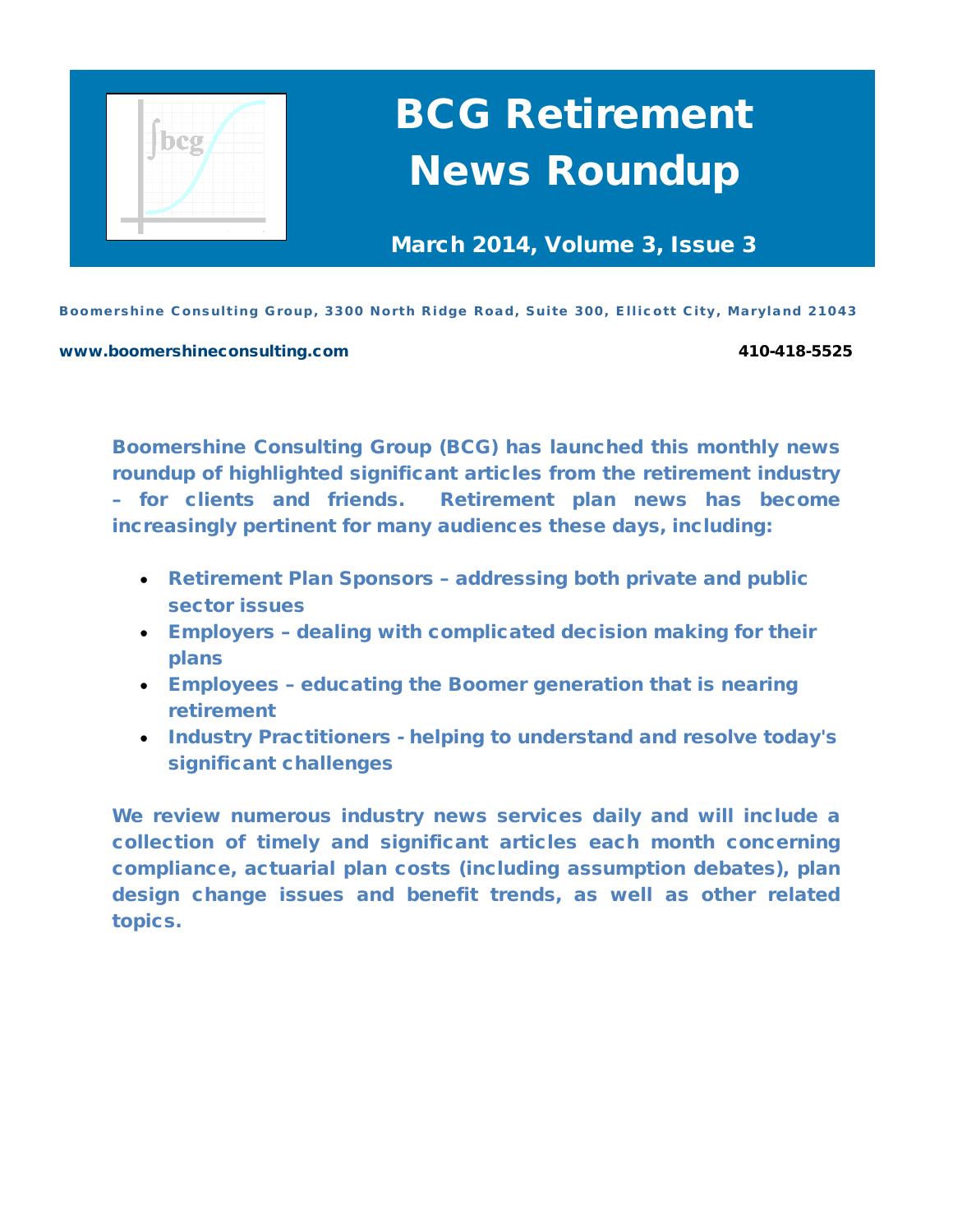| <b>INSIDE THIS ISSUE</b>                                                                                        |
|-----------------------------------------------------------------------------------------------------------------|
| <b>Public Sector/Government Plans</b>                                                                           |
| A Pension Fund Invests Against the Rules, and<br><b>Wins</b>                                                    |
| <b>GASB Declines to Delay Implementation Date of</b><br><b>Pension Standards</b>                                |
| <b>Gov. Christie Retroactively Cuts State Pension</b><br><b>Payment</b>                                         |
| Pressure building on Pew to cut ties with<br>foundation                                                         |
| <b>Military Proposes Big Changes in Retirement</b><br><b>Benefits</b>                                           |
| <b>Private Sector</b>                                                                                           |
| <b>PBGC Final Rule Makes Significant Changes to</b><br><b>Premium Due Dates, Rates and Payments</b>             |
| U.S. Ranks 19th On Retirement System                                                                            |
| Funding ratios soar in 2013 for 100 largest<br>corporate pension plans                                          |
| <b>Celebrating Women: A Look at Women's</b><br><b>Retirement Security</b>                                       |
| Boeing ending pensions for some; About 1,000<br>nonunion workers will be affected in North<br><b>Charleston</b> |
|                                                                                                                 |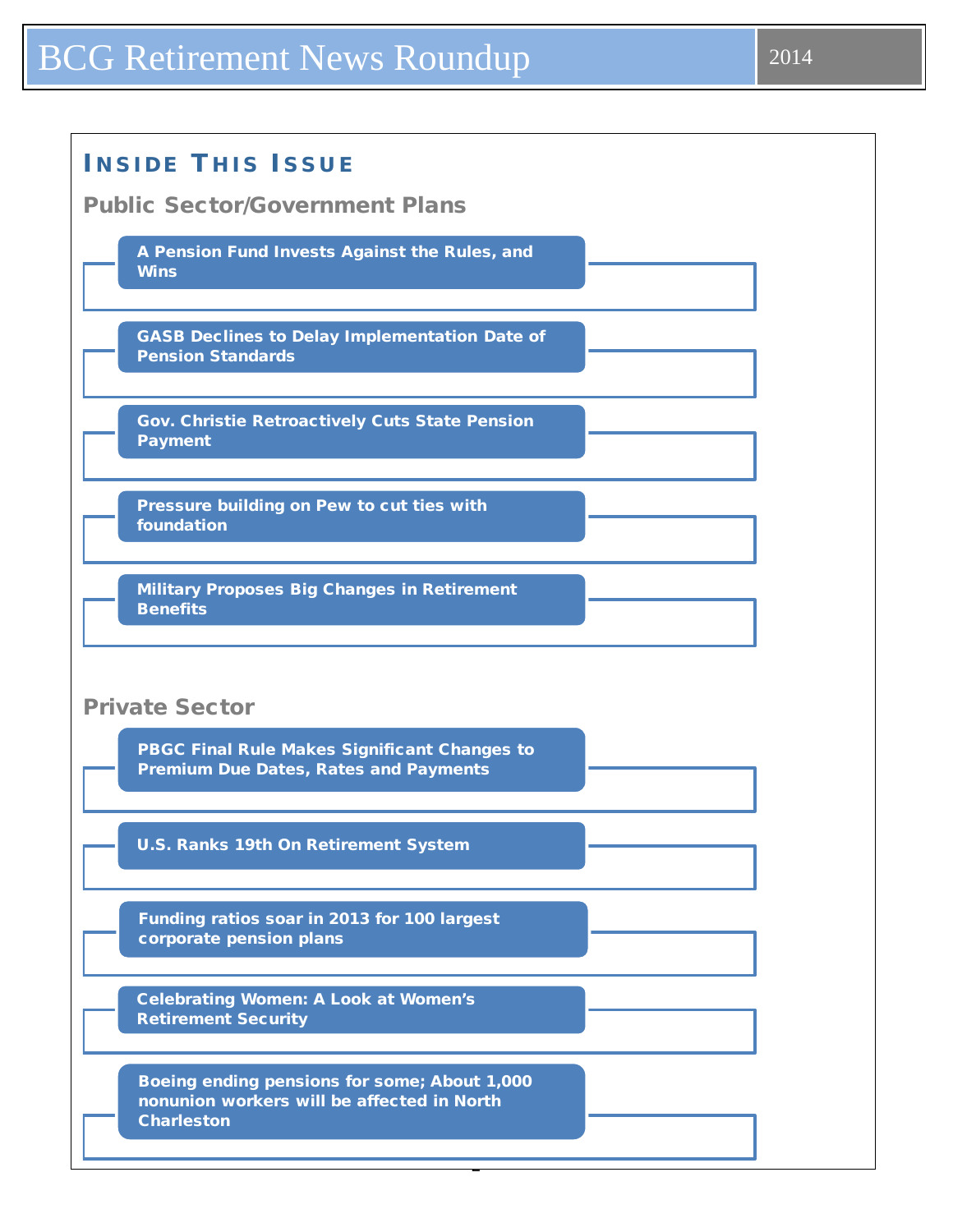# Public Sector/Government Plans

## <span id="page-2-0"></span>A Pension Fund Invests Against the Rules, and Wins

Are the trustees of the Tampa firefighters and police officers pension fund out of their minds?

"Quite a few people tell me we're crazy," Richard Griner, a 41-year-old Tampa police detective and vice chairman of the pension fund's board, told me this week. "I go to quite a few investment conferences. They just can't believe that we do this the way we do. But then I tell them the numbers, and they tend to shut up."

The Tampa, Fla., pension fund may be unique in its approach to managing its assets, which totaled \$1.76 billion as of last September. Unlike the so-called Yale model, which has been widely copied and stresses alternative investments, the Tampa fund has no hedge fund or private equity investments.

But neither does it follow the low-cost, index-oriented approach championed by Vanguard and others. The Tampa fund doesn't own index or mutual funds.

As for being diversified, which is the mantra of nearly all institutional money managers and consultants, it isn't. A single outside manager makes all investment decisions, and the fund's assets are concentrated in a relatively small number of stocks and fixedincome investments.

In short, the Tampa pension fund pretty much breaks all the conventional rules of fund management.

But then there are the numbers, as Mr. Griner put it.

Over the last 20 years, the Tampa fund has generated an average annualized return of 9.88 percent as of last Sept. 30, which puts it in the top 1 percent of public pension plans with assets of more than \$1 billion, according to the Wilshire Trust Universe Comparison Service from the investment advisory firm Wilshire Associates. The fund's 10-year annualized return (9.72 percent) and 25-year return (10.48 percent) also rank in the top percentile.

By comparison, a conventional 60/40 mix of investments — 60 percent in a Standard & Poor's 500-stock index fund and 40 percent in a bond index fund — generated a 20 year average annualized return of 7.9 percent, and the S.&P. 500 generated 8.8 percent. Calpers, the giant California pension fund whose highly diversified approach has been widely copied among pension funds, generated 7.7 percent over the same period.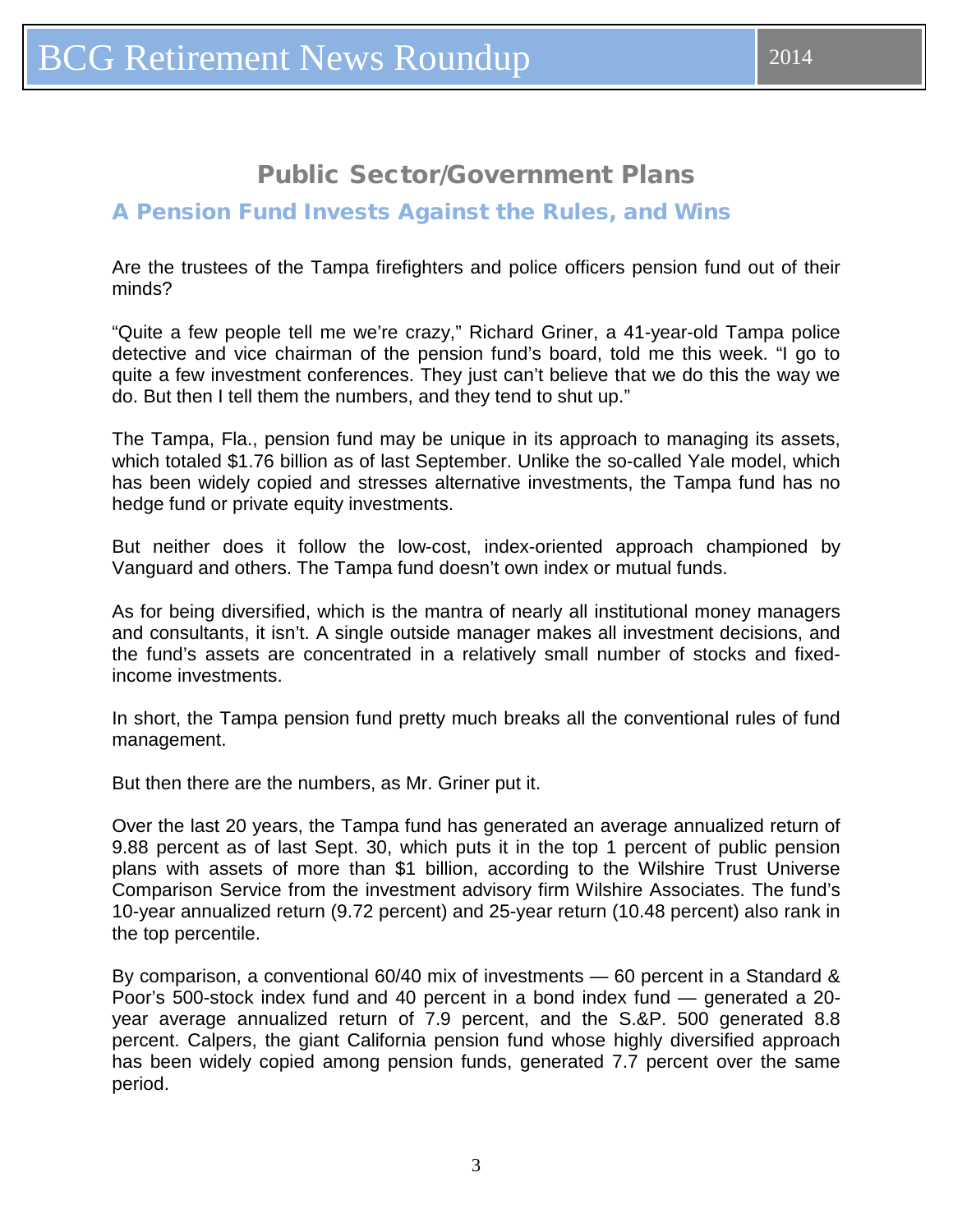Yale University remains the champion, with a 13.5 percent average return over a 20 year period. But over longer periods, the Tampa fund is coming close. Since Bowen, Hanes & Company started managing the fund in 1974, it has generated an average annualized return of 12.2 percent, and its assets have grown to over \$1.75 billion from \$12.1 million.

Thanks to the fund's performance, Tampa's retired police and firefighters enjoy retirement benefits that are the envy of many state and local governments. After 30 years of service, retirees are paid a pension that amounts to 94.5 percent of their average compensation for the highest three years of their last 10 years on the job. On average, that amounts to just over \$40,000 a year for nondisabled retirees. The fund has 3,326 beneficiaries.

The man responsible for these numbers since the late 1990s is Harold J. Bowen III, known as Jay, president of Bowen, Hanes, based in Atlanta. Bowen, Hanes has been managing the fund for 40 years, which may be a record for longevity. I was curious to meet Mr. Bowen when he was in New York recently, since consistently beating the S.&P. 500 over 10 or 20 years, let alone 40, is all but unheard-of.

Mr. Bowen, 52, is tall and thin — he will be competing in the Escape from Alcatraz triathlon in San Francisco on June  $1 -$  and his investment approach, based on his description, could be considered boring. An English major at the University of North Carolina, he got interested in economics and attended the London School of Economics before joining his father's firm in 1986. His father, Harold J. Bowen Jr., forged the tie to the Tampa fund and generated its high returns before handing his investment philosophy and clients to his son.

"We take a very plain-vanilla approach," Mr. Bowen said. "No private equity, no hedge funds, no speculative bonds."

The fund maintains a conservative asset allocation of 65 percent equities and 35 percent fixed income. Before 1980, the fund owned no foreign securities; today, those securities can go to 25 percent. But it has no emerging market equities. "We're riskaverse and very quality oriented," Mr. Bowen said. "We don't want to speculate. We're not trying to hit the ball out of the park."

His firm charges low fees: For the Tampa fund, it's a flat 25 basis points of assets under management, or \$4.4 million last year based on the fund's value as of Sept. 30. By comparison, Calpers spent \$33 million in 2012 just on consultants, which doesn't include any management or performance fees

But Mr. Bowen's approach isn't passive. The key to the fund's strong performance has been old-fashioned stock picking, and a relatively concentrated portfolio of 70 to 80 stocks. "We're looking for the blue chip companies of the future," Mr. Bowen said, which tend to be companies with market capitalizations of \$500 million to several billion.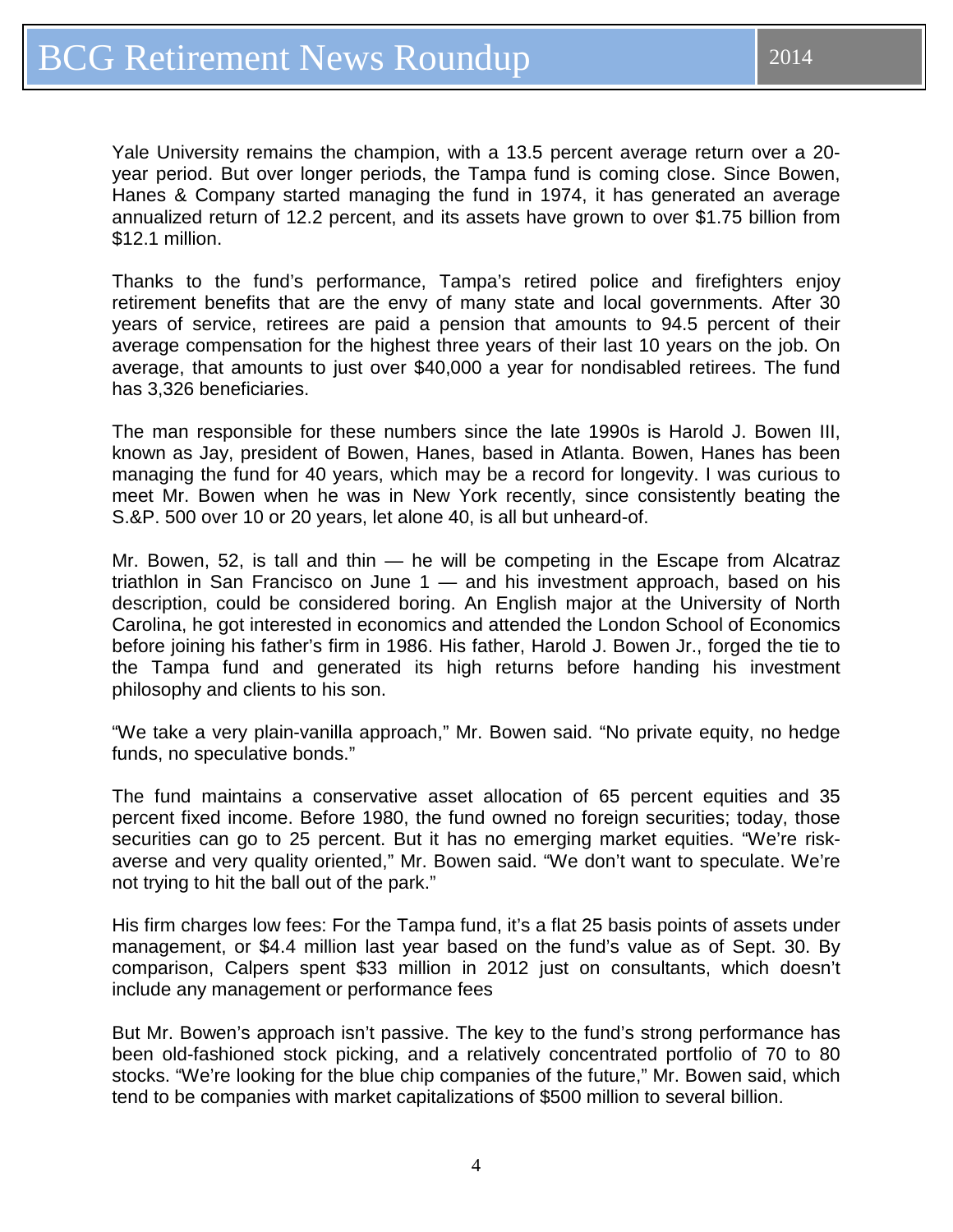He also takes a value approach, looking for companies that are out of favor and seem undervalued by the market. Then, the fund holds its positions over long periods. Mr. Bowen oversees five investment professionals, and they take a "thematic, top-down approach," identifying macroeconomic trends and stocks that will benefit.

Currently, the fund has a focus on global, consumer-oriented companies like Unilever and Nestlé. Over the last decade or so, the firm was astute at identifying the commodities boom and moved into Canadian resource companies like the nickel producer Inco (which generated a big gain when it was taken over by the Brazilian mining giant Vale). After the financial crisis, the fund shifted away from natural resources, although it still holds some positions.

Mr. Bowen expresses some surprise that his concentrated, buy-and-hold, valueoriented approach is considered so unorthodox among pension fund managers. "It's pretty much what Warren Buffett does," he said. "He's not diversified, either. But practically no one else follows his model. We're like salmon swimming upstream. The consultants have been trying to wedge their way in here, but after 40 years, the trustees back me."

Mr. Griner, the pension board vice chairman, said: "Every time I go to a conference, there's a sales pitch that, the more you diversify the safer you are. But my train of thought is: I've got a 40-year return rate here that blows any methodology out of the water. No one else, not the big money managers, not the big endowments, have the same returns with such low fees. We've got a history of 20-year rolling returns that's higher than what the S.&P. is putting out. That's as solid as you can get. As long as Jay keeps producing those kinds of returns, I can't fathom changing anything."

Both Mr. Bowen and Mr. Griner acknowledge that the fund doesn't always outperform broader averages. Last year, the fund's return of 15.11 percent qualified for the 14th percentile in the Wilshire Universe, and trailed the S.&P.'s 19.3 percent return over the same period. (The fund's stocks, however, did outperform the S.&P. 500.) "We have the luxury of taking a long-term approach, Mr. Bowen said. "If we outperformed the S.&P. 500 every year, we'd be doing something wrong."

Mr. Griner said that a patient, long-term approach is instilled in new trustees by others on the board. (He's one of nine trustees, which include three each from the fire and police departments and three appointed by the mayor.) "Our fund exists in perpetuity," he said. "So a three- or one-year outlook, it has some influence, but it's not going to dictate our outlook. We want growth over 50, 60 years. We want Jay to look long term and give us stable long-term results."

Michael Schlachter, a managing director at Wilshire Associates, is one of the skeptics about the fund's approach and its ability to keep generating such high returns. He said that handing all of a pension fund's assets to a single manager like Mr. Bowen "is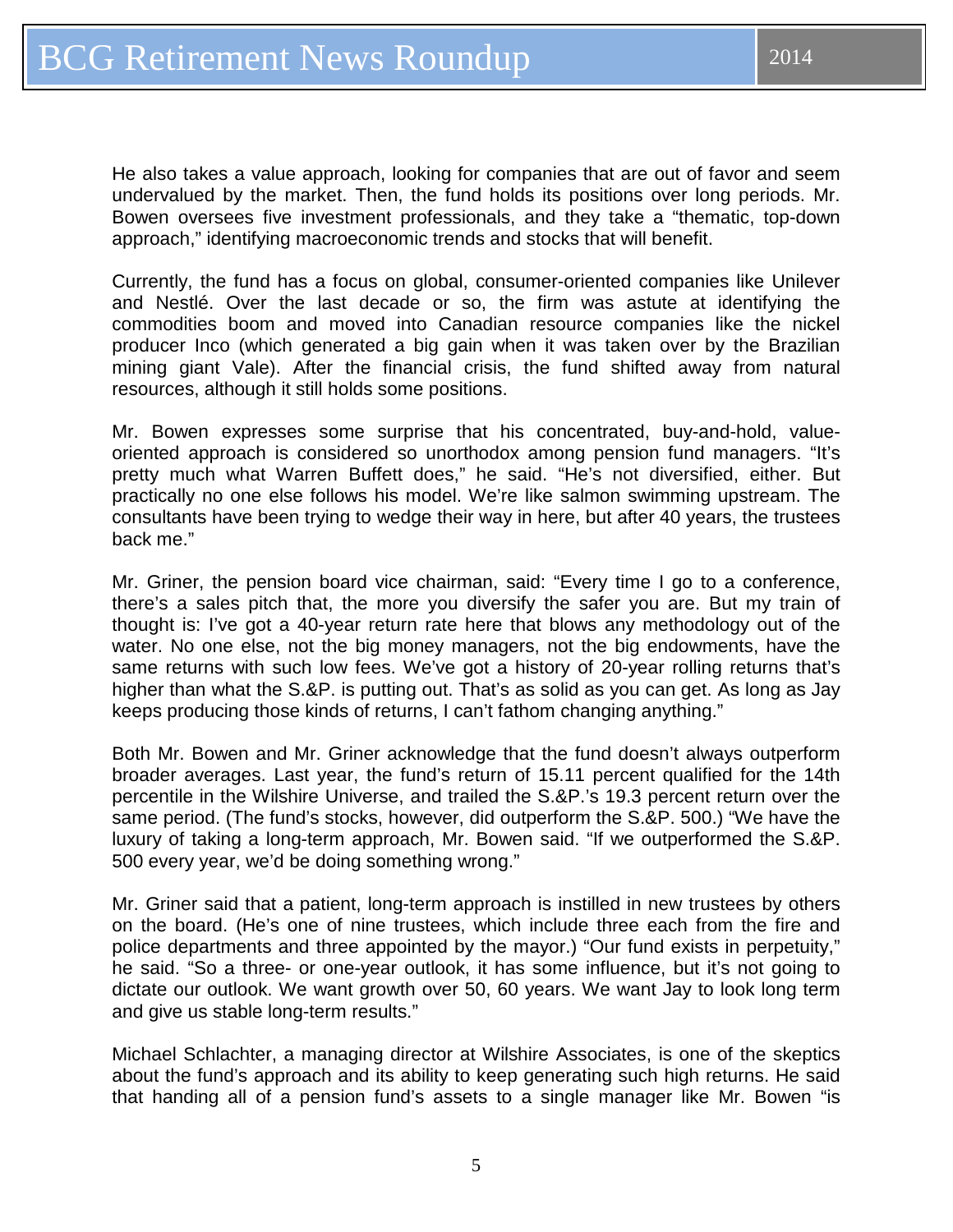<span id="page-5-0"></span>extremely unusual and it poses a fair amount of risk. To assume that one firm is the best in every asset category, especially a small firm that no one around here has ever heard of, is extremely risky. What if a bus hits the senior person?"

Mr. Griner said he understood why others were skeptical. "The only real down side to having a single manager is if you have a bad one," he said. "You think of all the managers. How many can outperform the S.&P. over any period of time? It's very hard to find anyone with any consistency over a decade who can outperform the S.&P. It's unheard-of. We happened to have gotten a good one, and he's done a phenomenal job. But I don't fault others. It would be scary to entrust everything with one person and hope you've gotten the right person." He added, "I hope it never happens, but if Jay leaves, a low-fee index option might be the way to go."

Mr. Griner and his fellow trustees serve on the board without pay, but he credits the experience with changing his life. "I'd dabbled in the stock market," he said, but since joining the board, "I've been to seminars. I've taken classes at Wharton. This summer I'm going to Harvard." He's taking classes at the University of South Florida and is studying to become a certified financial planner.

"We let Jay make the decisions, but I like to know how, why and when," Mr. Griner said. "I yearn for that knowledge."

**© 2014 The New York Times Company MARCH 21, 2014**

# GASB Declines to Delay Implementation Date of Pension **Standards**

The Governmental Accounting Standards Board today voted unanimously not to delay the implementation date of GASB Statement No. 68, Accounting and Financial Reporting for Pensions. The requirements of Statement 68 are effective for periods beginning after June 15, 2014.

The request to the Board for an indefinite delay in implementation date came from stakeholder groups that asserted that such a delay is necessary until related auditing procedures have been implemented for a sufficient period. The concern was expressed that governments in multiple-employer pension plans will receive a modified audit opinion on their financial statements in the interim.

Other individuals, organizations, and stakeholder groups wrote to the Board requesting that the implementation date of Statement 68 not be changed. Some of these groups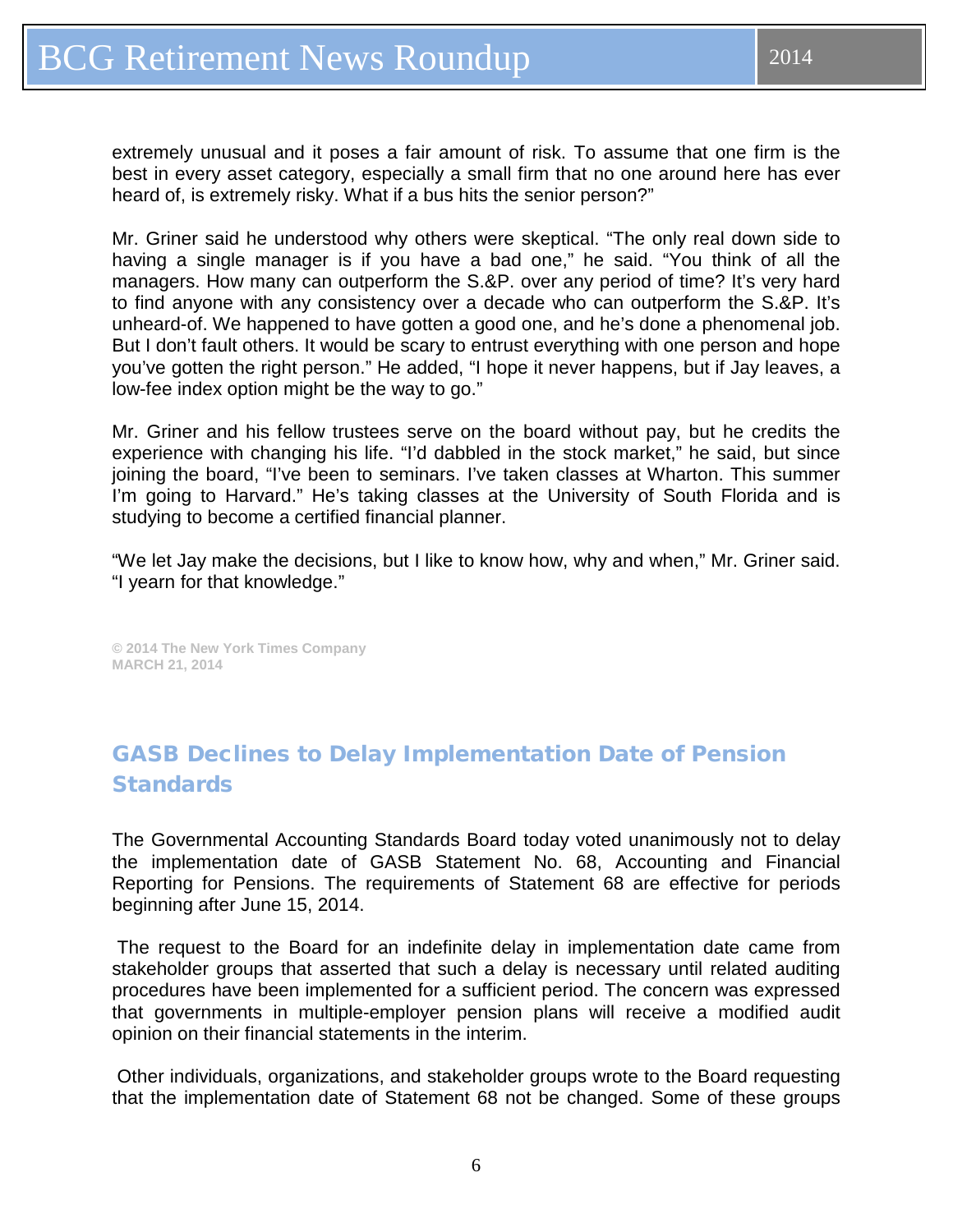"The Board agreed that the issues raised by its stakeholders warranted thoughtful consideration. In response, we undertook a significant effort to gather meaningful input as quickly as possible in order to address these concerns on a timely basis," said GASB Chairman David A. Vaudt.

"The GASB is committed to doing everything it can to assist governments, pension plans, and their auditors with the implementation of Statement 68, including working with stakeholder groups," said Mr. Vaudt. "However, the Board does not believe that delaying implementation will benefit its stakeholders in general."

The Board's decision was based on feedback received from its stakeholders, including officials from governments and pension plans, auditors, actuaries, and users of financial statements. Key factors considered included:

- Delaying the new standards would not necessarily address the concern about a modified audit opinion. It appears, based on feedback received, that many governments would face a similar prospect of a modified audit opinion even if governments were to follow the previous pension standards.
- Pension plans are already well into the process of implementing the associated pronouncement, Statement No. 67, Financial Reporting for Pension Plans. If the implementation of Statement 68 were postponed, some governments would now incur the added cost of engaging an actuary to provide information under the old standards in addition to the information already obtained under the new standards.
- The financial statement users who provided feedback to the GASB expressed a strong preference not to delay Statement 68. These users understand the circumstances under which some governments may receive modified audit opinions. They stated that a clearly worded modification would not negatively impact their analyses of government finances.
- Concerns about the effort required to implement Statement 68, particularly with regard to governments in some cost-sharing multiple-employer pension plans, are real and significant. However, the Board was fully aware of these issues when it originally considered the costs and benefits associated with establishing the original implementation date. No new evidence has been brought forth to date that would result in the reconsideration of this conclusion.

**Copyright GASB Norwalk, CT, March 24, 2014**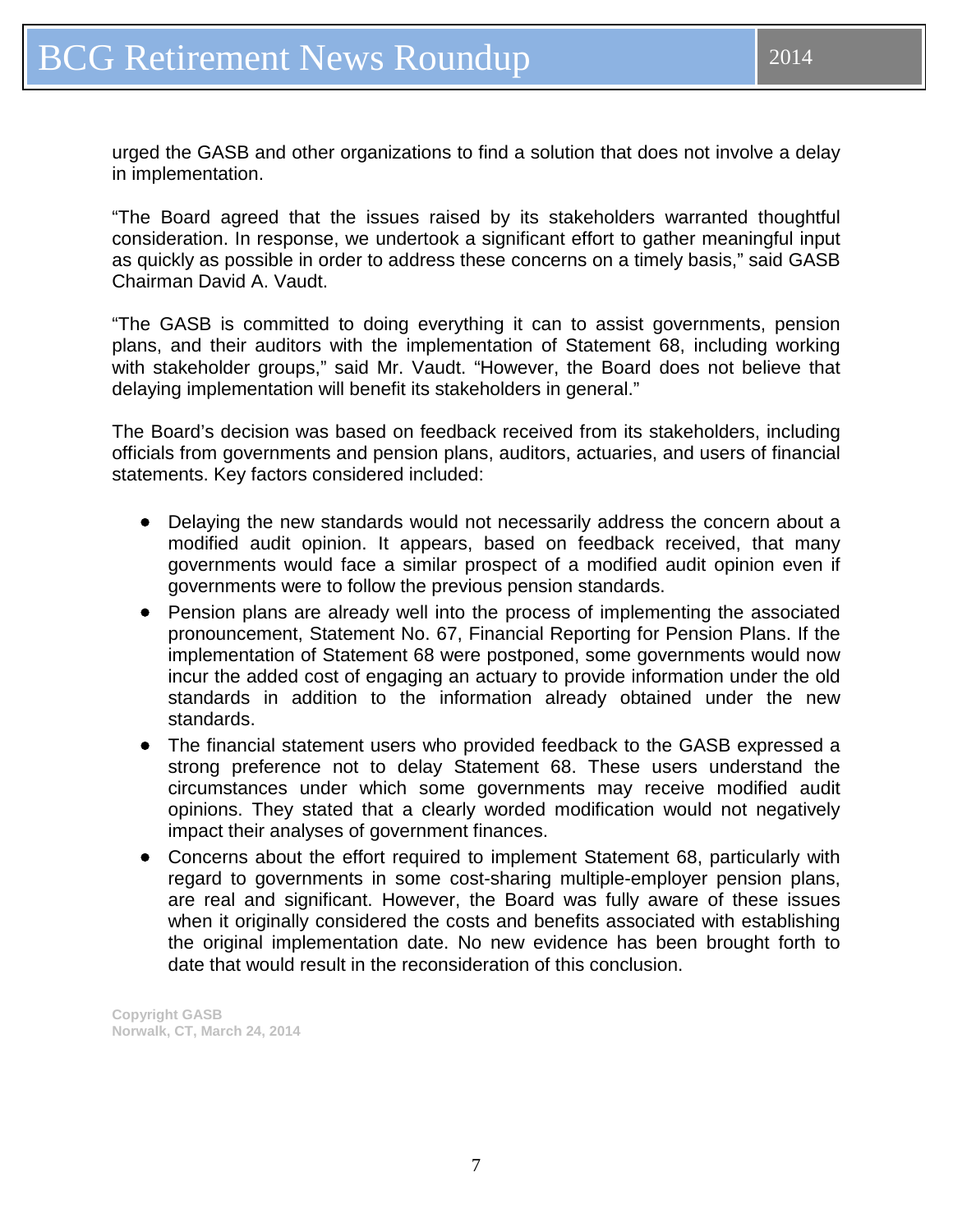<span id="page-7-0"></span>Facing another year of fiscal problems, Gov. Chris Christie changed the funding formula for the state's pension contribution so that he could cancel \$93.7 million in previously budgeted pension payments due in June, cut next year's pension bill by \$150 million, and put \$900 million less into the underfunded pension system by the end of his term.

Christie's decision to change the pension calculation formula will further add to New Jersey's \$51 billion unfunded pension liability -- which was one of the main reasons Fitch's Ratings cited last Friday when it followed Moody's and Standard & Poor's in downgrading the state's credit outlook from "stable" to "negative." Over a 30-year period, Christie's formula change would swell the state's unfunded pension liability by 10 percent, actuaries for the state's pension funds reported.

Christie complained during his annual Budget Message on February 25 that the rising costs of pensions, retiree health benefits, and debt service were crowding out other budget priorities. The governor threatened to take unilateral action unless the Democratic-controlled Legislature took further steps to reduce the state's retiree liabilities, presumably by requiring public employees to pay more toward their pensions.

What Christie didn't tell the Legislature or the public that day was that his Treasury Department had already instructed the actuaries responsible for calculating the state's required pension payment to change the formula not only to cut the state's pension payment for the upcoming year, but to do so retroactively for the current year.

Christie's decision to change the pension calculation formulas came as a surprise to Democratic legislative analysts, who wondered why Christie was putting only \$2.25 billion -- instead of the expected \$2.4 billion into the pension system in the Fiscal Year 2015 budget. The change in the funding formula was buried in the actuarial reports on the state's pension systems that were issued on February 27 -- two days after Christie's speech.

#### Retroactive Cuts

But it wasn't until Treasurer Andrew Sidamon-Eristoff provided a list last week of the \$694 million in current-year spending cuts used to plug the hole in this year's budget that the nonpartisan Office of Legislative Services and Democratic experts knew for sure that Christie was retroactively cutting the size of the pension payment that had been approved in the Fiscal Year 2014 budget he had signed into law last June.

Ironically, the current-year pension cuts were listed on Sidamon-Eristoff's spreadsheet as a \$62.823 million "Teachers' Pension and Annuity Fund Surplus," a \$29.349 million "State and Higher Education Pension Surplus," and a \$1.569 million "Local Employee Pension Surplus" -- even though New Jersey's unfunded pension liability is \$51 billion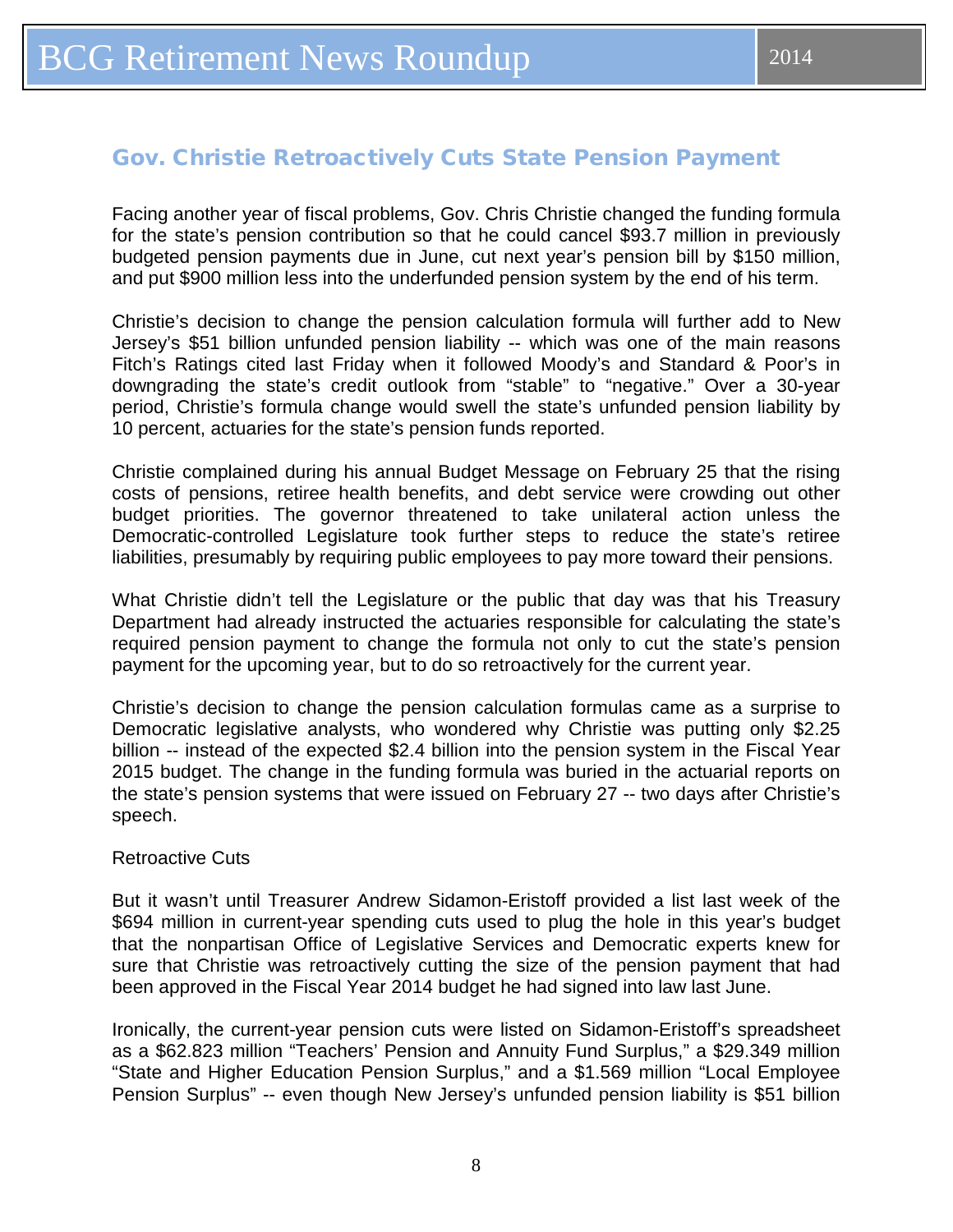and growing because the state is contributing just 43 percent of its true actuarial obligation to the pension system this year.

If Christie did not change the formula, he would have had to find another \$93.7 million in cuts to balance this year's budget and \$150 million in reductions in next year's budget. That would have required cuts to existing programs because pensions, retiree health benefits, and debt service are already eating up 94 percent of the increase in state spending, as Christie pointed out in his budget speech.

Kevin Roberts, Christie's press spokesman, said in response to an emailed question Sunday that pension "assumptions are set by the actuaries not by the administration," and that "the state's payment is 4/7 of what is recommended by the actuaries. So your entire premise is flawed to begin with." Roberts and Treasury Department spokesman Christopher Santarelli failed to respond to detailed followup questions on Monday.

After this article appeared, Roberts pointed out that the Christie administration does not have the unilateral authority to make changes in the pension calculation methodology, and that the changes in methodology in the actuarial reports went to the employeremployee governing boards for the various pension funds for approval.

However, those meetings took place in early March -- after the governor had already included the cuts in the pension contribution both in his budget for FY2015 and in the list of \$694 million in budget-balancing cuts for FY2014.

PBA President Anthony Wieners complained vociferously that the changes in pension methodology, which also enabled local governments to lower their pension contributions by a total of \$135 million, would further weaken a pension system that Christie had already categorized as "unsustainable" and that the cost would ultimately be borne by public employees. Roberts noted that Wieners nevertheless voted for the methodology change,

Questioned about the methodology changes, David Rosen, the OLS's budget and finance officer, confirmed that the Christie administration had changed the pension contribution formula, and that the lower contributions "will have a downward effect" on the pension system's balance sheet in future years. So did Democratic analysts, and the state's actuarial reports indicate clearly that the methodological change was made at the direction of the Treasury Department's Division of Pensions and Benefits.

Christie's decision needs to be understood in the context of the negotiations between Christie and Democratic legislative leaders, notably Senate President Stephen Sweeney (D-Gloucester), over the controversial 2011 pension and health benefits overhaul, which was needed because the pension system was in danger of collapse after 15 years of Democratic and Republican governors and legislatures skipping tens of billions of dollars in annual pension payments.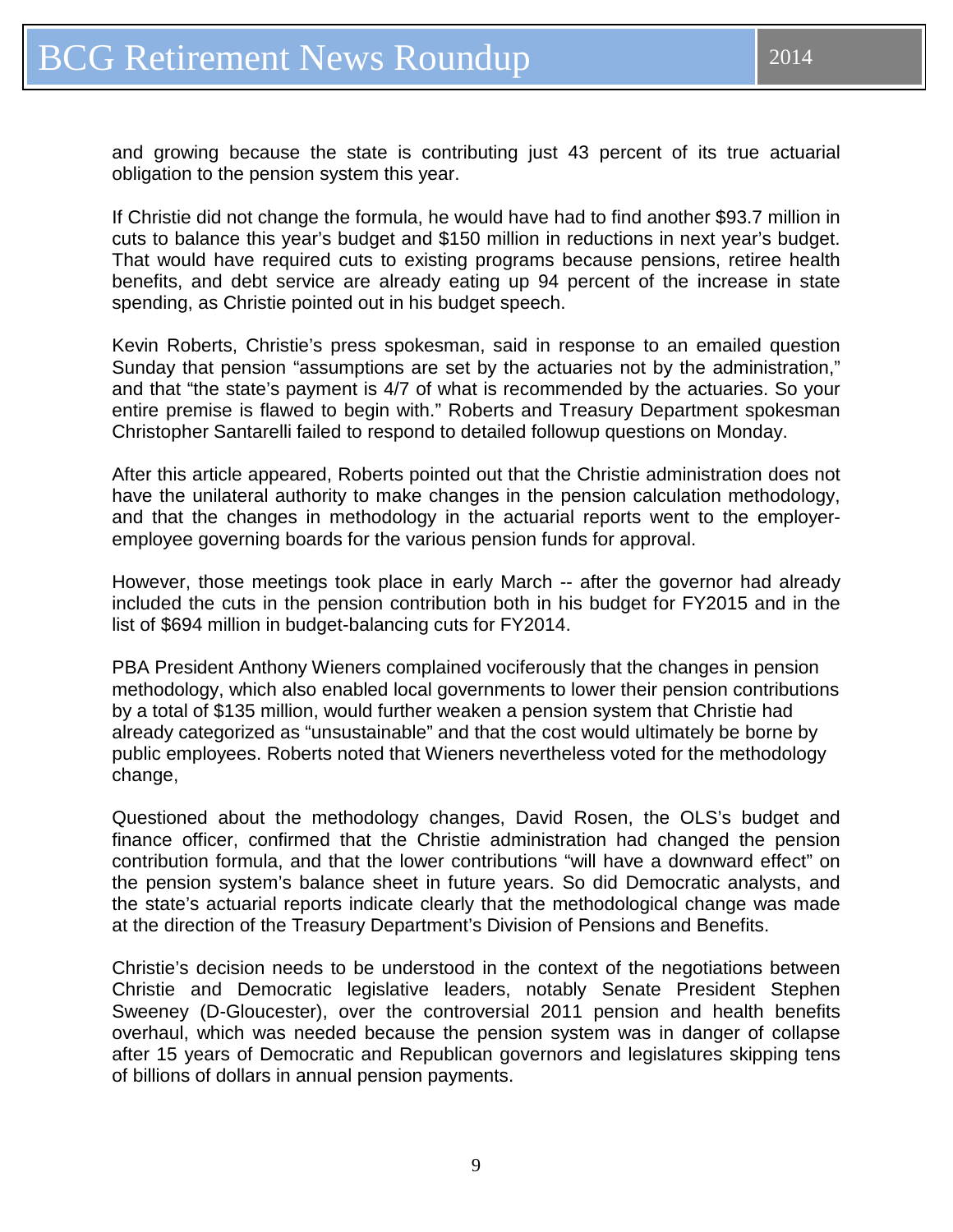The law, which passed over the opposition of the New Jersey AFL-CIO and the state's public employee unions, eliminated cost-of-living increases for pension recipients, raised the retirement age from 62 to 65, and required teachers, police, firefighters, and state and local government employees to contribute more toward their pensions.

Seven-Year Ramp-up

The law gave the state seven years to ramp up to the full actuarially required pension contribution needed to make the pension system solvent -- a decision that meant that New Jersey's unfunded pension liability would continue to grow over that period. In the first year after passage of the new pension law, for example, New Jersey's unfunded pension liability for state and local governments grew almost \$5 billion to \$47.2 billion, and Christie projected it would hit \$54 billion by FY2018, the year the phase-in to full actuarial funding is complete.

Therefore, Christie and Democratic legislative leaders agreed that the state's actuarial payment would be determined as if public employees were still contributing to their pensions at the old rate of 5.5 percent for teachers and state and local government workers and 8.5 percent for uniformed public safety personnel -- rather than the new contribution rates of 6.5 percent that would increase to 7.5 percent by FY2018 for most government workers and the 10 percent contribution rate that kicked in for uniformed personnel in FY2011.

"The effect was to make the system a little healthier," Rosen said.

It was that agreement on how to calculate the "actuarially appropriate" phase-in of pension contributions that Christie broke.

"When the [governor said on 101.5,](http://www.njspotlight.com/stories/14/02/04/governor-backs-off-pension-threat-dismisses-media-focus-on-bridgegate/) 'I will make the actuarially appropriate contribution' to the pension system, he did not say he was going to change the assumptions so he could contribute less," one state fiscal expert said, explaining why OLS and Democratic pension experts were surprised "He wouldn't be changing the formula after three years of making pension contributions at the higher rate if he wasn't hundreds of millions of dollars short on his revenue forecasts."

Christie's decision to change the actuarial formula that determines pension payments enables him to lower the record \$1.676 billion pension payment that was included in the Fiscal Year 2014 budget he signed into law last June to \$1.582 billion. It also let Christie cut the expected FY15 payment from \$2.4 billion to \$2.25 billion.

By FY18, Christie's final budget and the last year of the seven-year phase-in, the pension formula change is expected to cut the state's required contribution from about \$4.2 billion to about \$3.9 billion -- which is the payment the state would actually be making this year if Christie and Democratic leaders had not agreed to a seven-year phase-in to actuarially appropriate funding levels.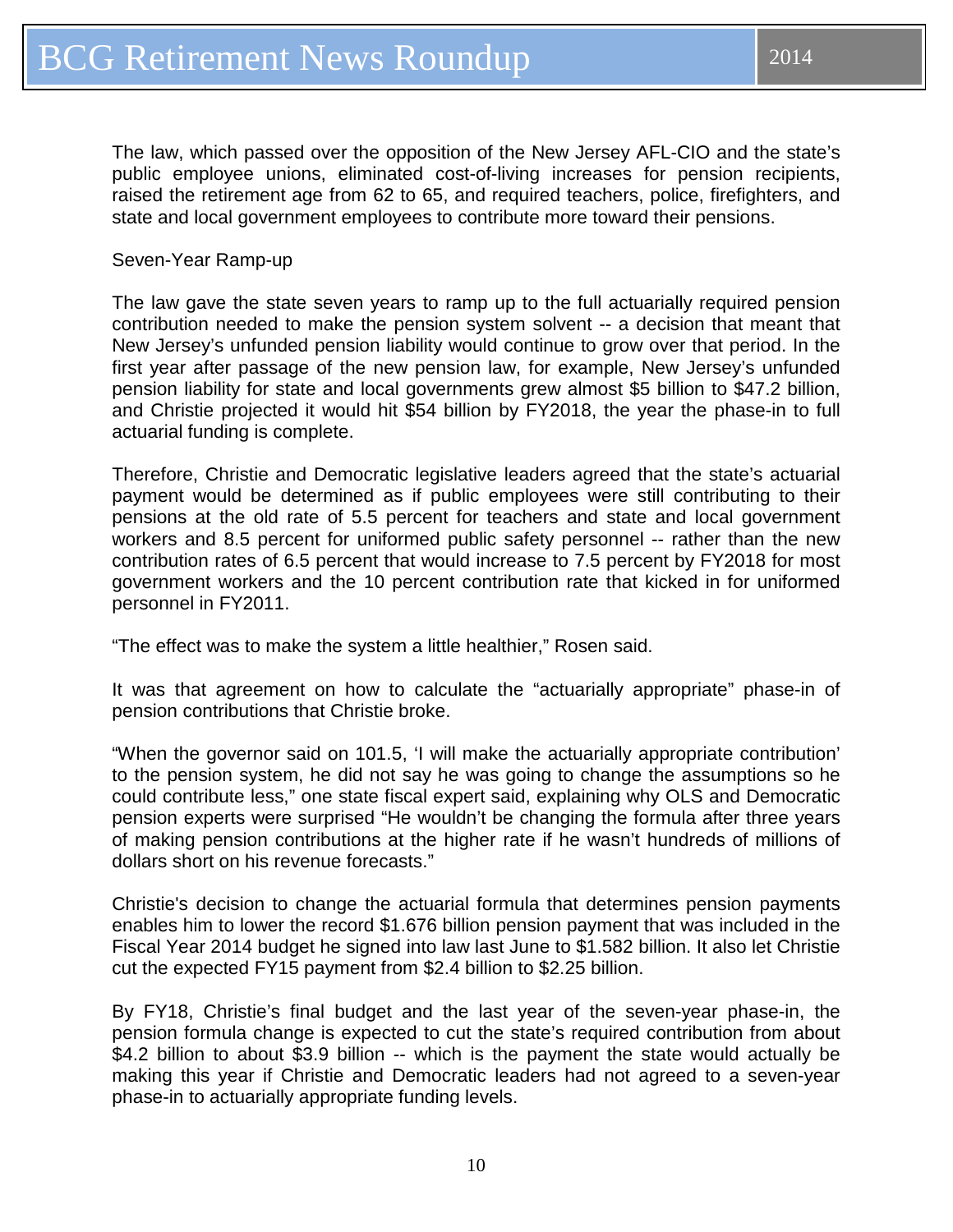Sidamon-Eristoff will have to address the changes in the pension-funding formula when he and the OLS's Rosen deliver their annual budget review and revenue forecasts to the Senate Budget Committee on April 1 and the Assembly Budget Committee on April 2.

Roberts noted that the new method of calculating pension obligations -- not the system that was in effect for FY2012, FY2013, and until it was changed, for FY14 – is the industry standard.

The change in the state's pension-funding formula can be seen in an NJ Spotlight review of the various [2012 actuarial reports](http://www.state.nj.us/treasury/pensions/actuarial-rpts-archive.shtml) that determine the state's required pension contributions for FY2014 for the Teachers' Pension and Annuity Fund, Public Employees' Retirement System, Police and Firemen's Retirement System and four other pension funds, along with five [2013 actuarial reports](http://www.state.nj.us/treasury/pensions/actuarial-rpts.shtml) that calculate FY2015 state pension contributions.

Actuaries Richard L. Gordon and Scott F. Porter of Milliman, a Wayne, PA, firm, clearly laid out the changes in the pension formula and their implication for the future health of the pension system in their February 27, 2014 report on the Teachers' Pension and Annuity Fund (TPAF), the state's largest pension plan.

The 2011 pension law sponsored by Sweeney and signed into law by Christie "increased the employee contribution rate from 5.5 percent to 6.5 percent effective October 1, 2011 and by 1/7 of 1 percent each following July 1 over the next 7 years until 7.5 percent is attained effective July 1, 2018. Typically, all member contributions are used as an offset in developing an employer's normal cost," Gordon and Porter wrote.

However, the Division of Pension and Benefits told Milliman in 2011 that the Christie administration and the Legislature had agreed to calculate the state's pension contribution as if employees were still making the old 5.5 percent contribution.

As the actuaries explained, "When Chapter 78 was passed, it was our understanding that the additional member contributions in excess of 5.5 percent would serve to reduce the unfunded actuarial accrued liability rather than serve as a direct offset to the State's Normal Contribution." In other words, as Rosen explained, the state agreed to make higher contributions in order to partially offset the fact that the decision to take seven years to ramp up to actuarially appropriate funding was deepening the state's unfunded pension liability.

This year, however, Milliman was instructed by the Division of Pension and Benefits to change the formula. "This valuation reflects a change in the treatment of the contributions in excess of 5.5 percent to now serve as a direct offset to the State's Normal Contribution for the fiscal year ending June 30, 2015," the actuaries wrote.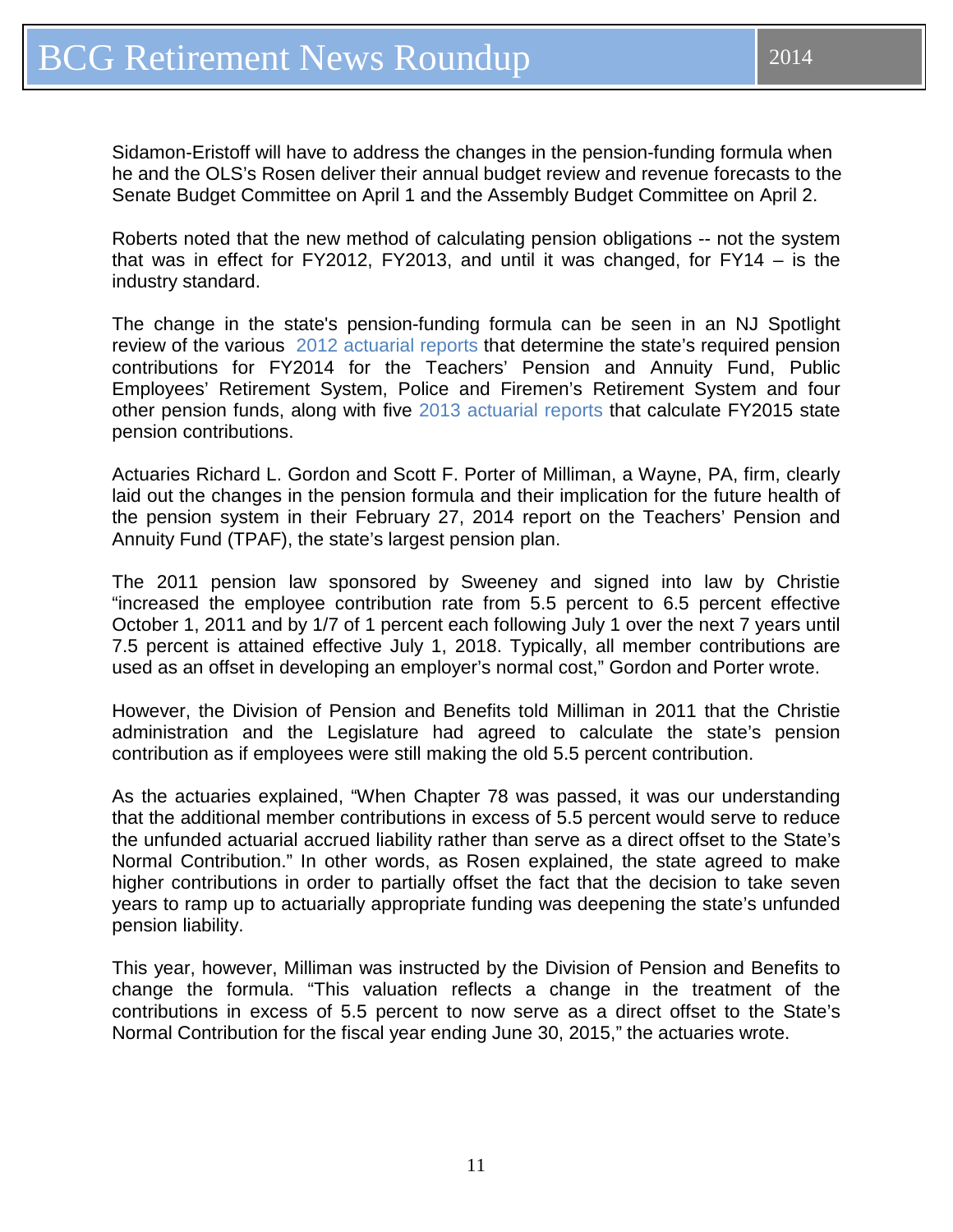Furthermore, "this change was also applied retroactive to the 2012 valuation for determining the State's Normal Contribution for the fiscal year ending June 30, 2014," they explained.

It is that retroactive cut that accounted for \$49.5 million of the \$62.823 million that Sidamon-Eristoff sliced from the state's contribution to the Teachers' Pension and Annuity Fund to fill a \$694 million hole in this year's budget; changes in salary assumptions accounted for the other \$13.3 million retroactive cut. A similar mathematical formula applied to the \$29.343 million cut in state payments to pensions for higher education and state government employees.

"The long-term impact of this change in treatment of member contributions in excess of 5.5 percent of pay is that fewer contributions will be made to TPAF each year in the future, resulting in an estimated decrease in the projected funded ratio in 30 years of approximately 10 percent, based on the current investment-return assumption and other assumptions and methods," the actuaries warned.

Further, the Christie administration's decision to put more than \$900 million less into the pension system through FY18 -- which will be Christie's last budget -- will result in higher contributions being required in future years, because the pension system not only loses the \$900 million in contributions, but an expected annual return of 7.9 percent on that \$900 million in additional pension investments -- the expected rate of return certified by Sidamon-Eristoff.

Christie warned during his February budget speech and more recently in town meetings that he would take "extreme measures" to cut the state's long-term pension and retiree healthcare obligations unless the Democratic Legislature found other cost savings.

Presumably, he was referring to more extreme measures than the pension formula changes he had already enacted, but the OLS has already stated that the governor's powers would not allow him to declare a fiscal state of emergency over the pension issue, and states are precluded from filing for bankruptcy to get out from under pension contracts, as the city of Detroit did.

Sweeney and Assembly Speaker Vincent Prieto (D-Hudson) already have called Christie's bluff, stating that they would not ask public employees to contribute more when it was the state government -- not government workers -- that had skipped billions of dollars in pension payments and was not yet paying its full pension obligation.

**All Rights Reserved ©2014 NJSpotlight, Mark J. Magyar | March 25, 2014**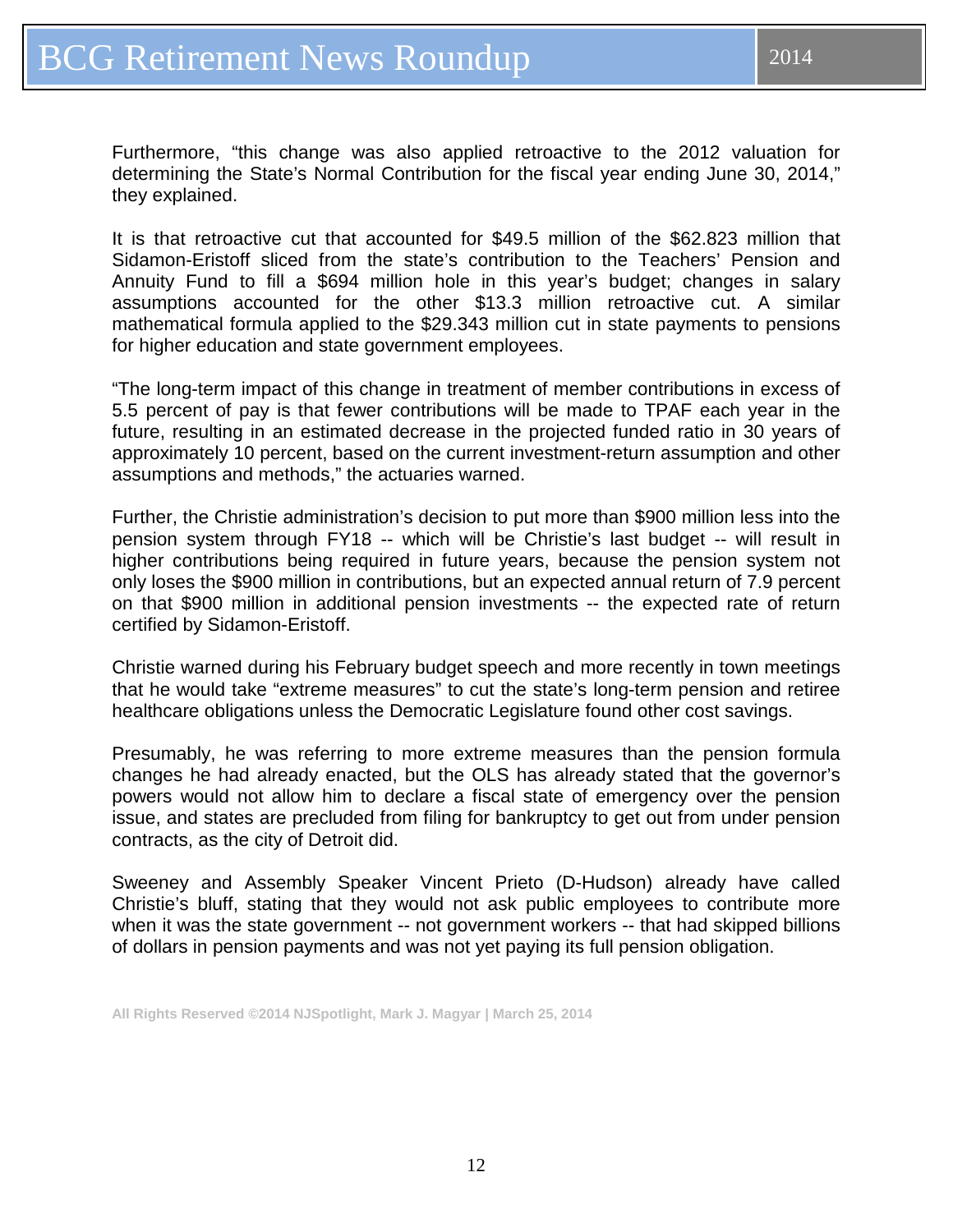### <span id="page-12-0"></span>Pressure building on Pew to cut ties with foundation

Public pension fund groups are pressuring the Pew Charitable Trusts to stop taking money from a foundation to finance Pew's Public Sector Retirement Systems Project.

The Laura and John Arnold Foundation, Houston, is contributing up to \$4.85 million over three years; that contract ends in December and may be renewed.

Some public pension fund association executives criticize the foundation's mission and funding recipients, which include some conservative and Libertarian groups that oppose public defined benefit plans.

"Pew's relationship with the Arnold Foundation does not pass the smell test," said Meredith Williams, Denver-based executive director of the National Council on Teacher Retirement.

In February, New York Public Broadcasting Service station WNET abruptly canceled a series on public pensions, called "Pension Peril," that was solely funded by the foundation to the tune of \$3.5 million. The money was returned.

**Copyright © 2014 Crain Communications Inc., All Rights Reserved.**

## Military Proposes Big Changes in Retirement Benefits

After years of silence on the intensely controversial issue of military retirement reform, the Pentagon on Thursday unveiled a detailed proposal for fundamental, far-reaching changes to the current pension system, Military Times has learned.

The changes would preserve the current system's defining feature of a 20-year, "cliffvesting," fixed-income pension. But it would ultimately provide smaller monthly checks, according to documents obtained by Military Times.

To compensate for that, the new proposal would offer three new cash payments to be provided long before old age — a 401(k)-style defined contribution benefit awarded to all troops who serve at least six years; a cash retention bonus at around 12 years of service; and a potentially large lump-sum "transition pay" provided upon retirement to those who serve 20 years or more.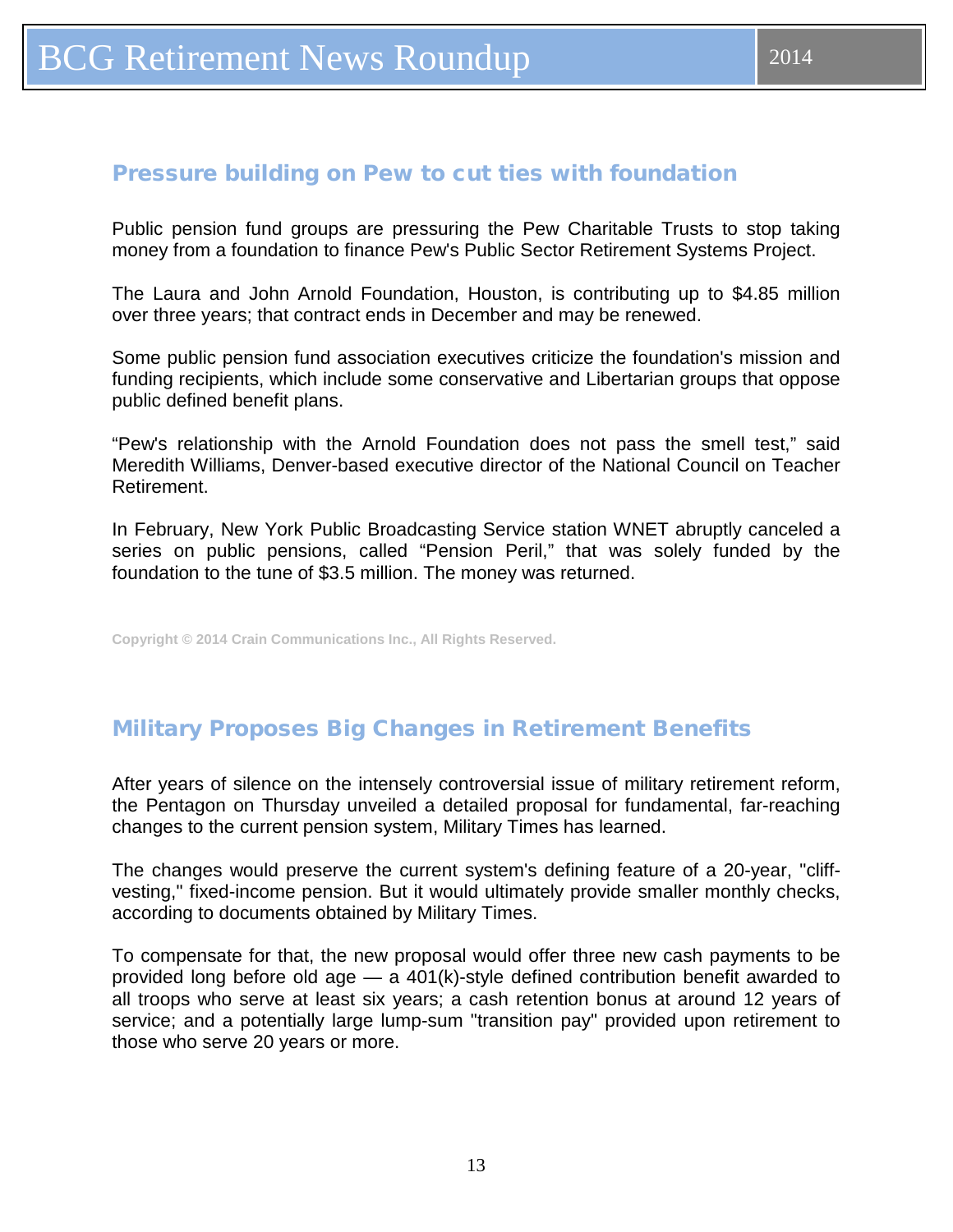In the broad view, the new plan would lower the total economic value of the military retirement package. But maybe not by that much. Details vary, but several options show a roughly 10 percent reduction in cumulative lifetime payments.

Pairing that long-term reduction with the new cash payments is a strategic decision by Pentagon personnel experts, based on the notion that troops would prefer a plan that gives them more money up front to reduce the impact of smaller pension payments later in life.

"When compensation is paid out sooner, it has more value to the typical member who is assessing whether to continue in the military," according to a 44-page report outlining the new proposals.

Less than 20 percent of service members ever see any retirement benefits under the current system, so the new proposal may be welcomed by the vast majority of troops who do not plan to stay for a 20-year career.

What is sure to be one of the most controversial options outlined in the report would give "working age" retirees only a "partial benefit" pension check, forcing them to wait until a traditional retirement age, probably age 62, until becoming eligible for more robust monthly checks that reflect the "full benefit."

That is a recognition that most service members go on to second careers in the civilian world before leaving the workforce and retiring for good.

Two options

The basic building blocks of the new proposal are the cash incentives that would come while a member is still in uniform and right at retirement:

• For all troops, DoD would set up a Thrift Savings Plan account, the federal government's 401(k)-style savings account. Starting after two years of service, DoD would provide an annual direct deposit equal to 5 percent of basic pay. No contribution is required from service members, although they could contribute more on their own if they chose to. Full ownership of these accounts would transfer to individual service members after they reach six years of service, with the money available for withdrawal beginning at age 59½.

Speaking hypothetically, Pentagon officials say that if such accounts had been in effect for the past 20 years, a retiring E-7 would have accumulated a total of about \$37,600 in his or her account, while a retiring O-5 would have an account worth about \$76,200. Both figures assume that the service members made no additional contributions, and that the annual rate of return on the investment was about 5 percent.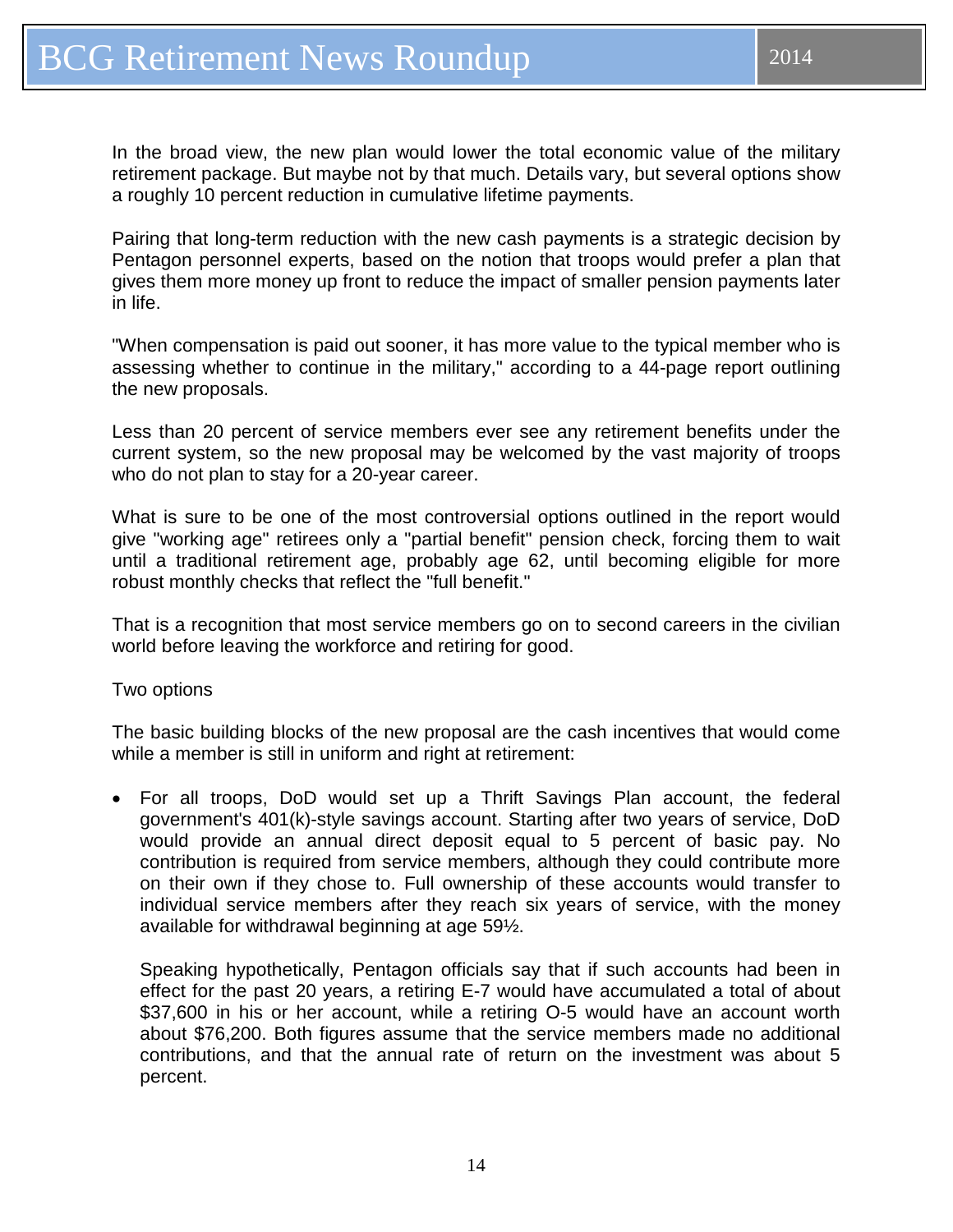- The services would offer a retention incentive payment for troops who clear a midcareer milestone, most likely the 12-year mark. Also known as a "continuation pay," this bonus might be equal to two months' pay for enlisted troops and six months' pay for officers. The individual services would control this payment, and it could vary by career field if manpower planners need to bolster retention in specific pockets of the force.
- Upon final separation, troops who have served at least 20 years would get lump-sum transition pay. That might be as much as three years basic pay under scenarios that substantially reduce pension checks. It might be less than one year's basic pay under options that do not reduce the pension income as much. The size of this payment could be standardized under law to make it the same regardless of service or career field.

Building on those three incentives, the Pentagon report offers two "options" for a complete retirement overhaul, both of which involve reducing the "multiplier" used to calculate military retirement pay.

One option would be structured similar to the existing system: Retirees would begin collecting pension checks immediately upon separation and continue receiving those payments, with minor annual cost-of-living adjustments, for life.

A second — and potentially far more divisive — option would offer similar cash benefits up front but would provide a two-tiered pension with only "partial" monthly payments immediately after separating from the military, probably capped at 25 percent of latecareer basic pay. This "partial benefit" would shift to a more generous full benefit after an individual reaches a traditional retirement age, probably 62.

The new Pentagon report does not appear to favor one approach over the other, saying only that research shows either option is workable and would not damage retention or force structure.

Under both alternatives, the report notes, retirees could expect their income in old age to rise after their TSP money becomes available for withdrawal at age 59½.

New multipliers

The fixed-income retirement system is based on a yearly multiplier, currently 2.5 percentage points. That means a member's retirement pay equals 2.5 percent of their average basic pay over their three highest earning years — almost always the last three — for each year of active-duty service. Serving 20 years results in a monthly check equal to 50 percent of that "high-three" average.

A central question about the new retirement proposals is where to set the new multiplier.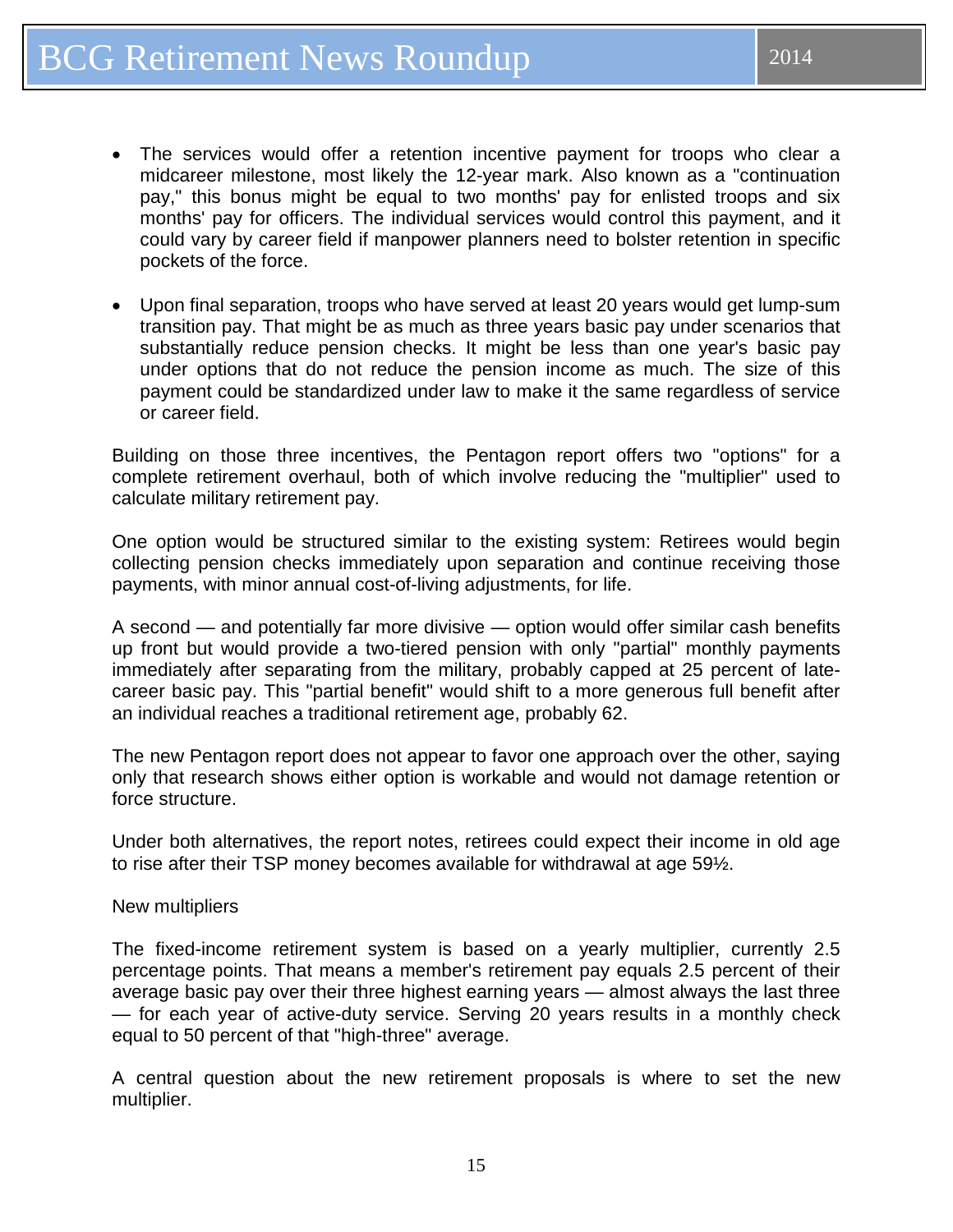Under one option that offers full benefits immediately after retirement, the multiplier would be reduced to 1.75 percent, giving troops retiring after 20 years monthly checks worth about 35 percent of their final high-three average. For example, an E-7 retiring after 20 years initially would get an annual retirement income of about \$19,970, which would rise to \$23,508 later in life, when additional income from the Thrift Savings Plan becomes available. Under the current system, that E-7 would get \$24,640 per year

For an officer retiring at the O-5 paygrade after 20 years, this option would result in an annual retirement income of \$37,884 during working-age retirement, rising to \$45,375 later when additional income from the Thrift Savings Plan becomes available. By comparison, that same officer under the current system would receive \$46,748.

Under the second option offering only a partial benefit for working-age retirees, the yearly multiplier might remain at 2.5 or be lowered to 2 percentage points, Pentagon documents show.

Under the more aggressive version that lowers the multiplier to 2.0, troops retiring after 20 years would receive about 40 percent of their high-three basic pay average after age 62. Before then, the partial benefit plan would give retirees pension checks capped at 25 percent of their high-three basic pay average.

In effect, under that option, an E-7 retiring after 20 years would get initial annual retirement income of about \$18,117, which would rise to \$26,946 later in life after full benefit checks kick in and additional income from the Thrift Savings Plan becomes available.

The partial benefit option offers a higher income in old age when compared to the current system, which would give that same E-7 about \$24,640 per year, mainly because it would be paid for a far fewer number of years.

For the example of an officer retiring at the O-5 pay grade, that "partial benefit" system would result in an annual income of \$34,369 during his or her working-age retirement, which would rise to \$52,020 in old age after "full benefit" checks kick in and additional income from the Thrift Savings Plan becomes available. Again, compared to the current system, that "partial benefit" offers a higher income in old age.

An important difference between the two options involves the "transition pay." Under the "partial benefit" plan that reduces retirement pay during the "working age" years and increases it at age 62, DoD would offer a generous lump-sum transition pay that mounts to about 2 1/2 or three years of basic pay. Under the other option that more closely resembles today's system, transition pay would probably be equal to one-half or threequarters of one year's basic pay.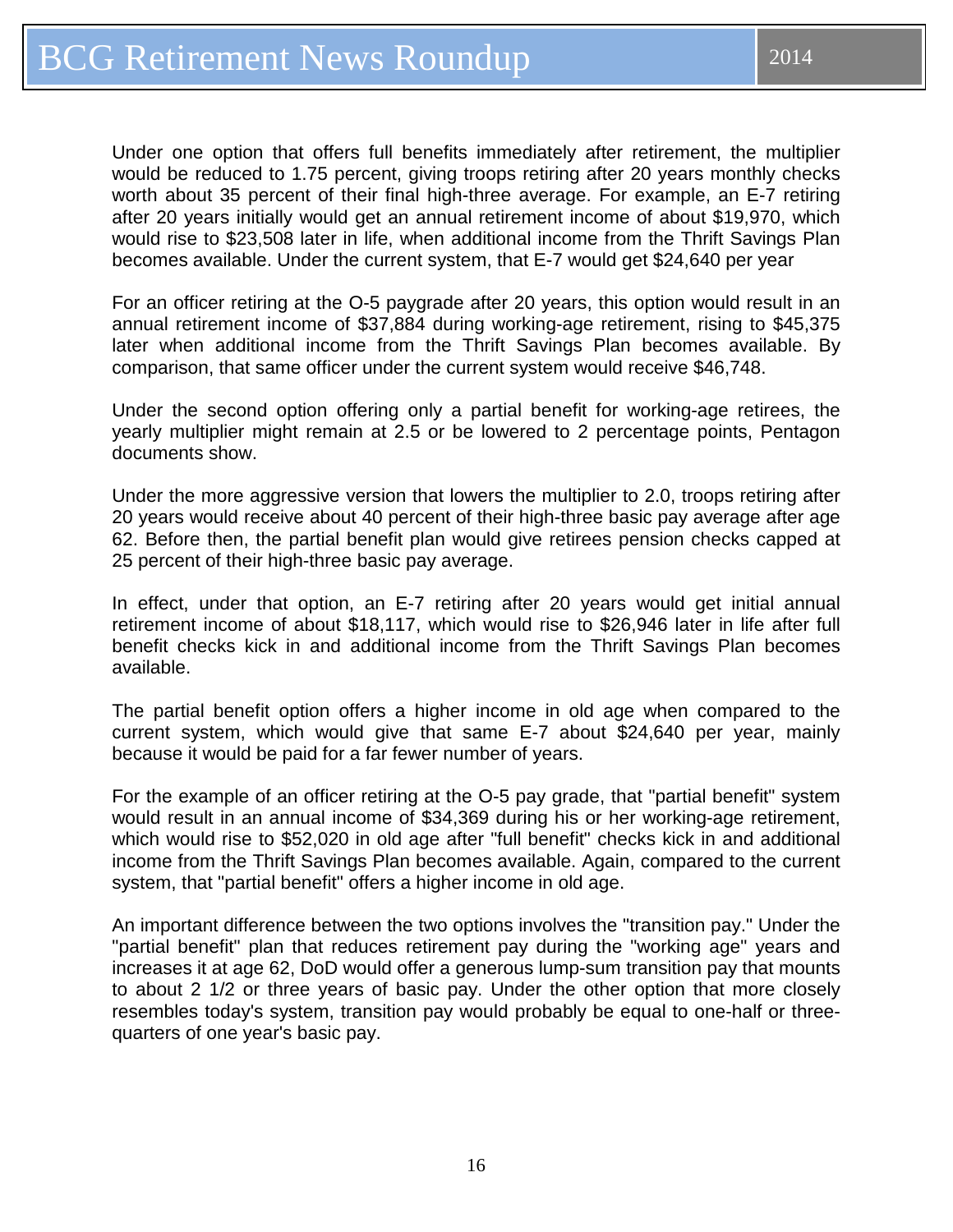#### A deeper analysis

The proposals are detailed in a report prepared by the Defense Department's Personnel and Readiness Office and sent on Thursday to Capitol Hill and also to the Commission on Military Compensation and Retirement Modernization, which is conducting a detailed study of military pay and benefits.

The proposals are not formal recommendations and are not included in the Pentagon's 2015 budget proposal. Making public the detailed analysis, known inside the Pentagon as a "white paper," is intended only to inform public debate on a politically delicate issue that could have far-reaching effects on military retention.

"These are the department's views of potential options for modernizing retirement," said a senior defense official who helped write the report.

The proposal is based on a deeper level of analysis than other plans drawn up outside the Pentagon. Manpower experts used complex computer models to help gauge how subtle adjustments in compensation affect troops' decisions about their own careers.

"Unlike some of the proposals in the past, we were able to model various concepts to determine their impact on recruitment and retention," the senior defense official said.

Those retention models show that previous proposals calling for the elimination of the fixed-benefit pension and replacing it entirely with a 401(k)-style investment account would have a "devastating" effect on retention.

Still, the Pentagon's top brass believes the military retirement system has become too expensive and may soon begin to inhibit spending on weapons modernization and research. Today for every dollar paid in current compensation for active duty troops, the federal government sets aside 44 cents to cover the accrual cost of future benefits.

Under the current system, the total lifetime value of an enlisted retirement package is usually at least \$1 million and for officers it is often more than \$2 million.

Defense officials acknowledge that the total savings from the new proposals would be modest, especially in light of the Pentagon's current budget environment that emphasizes large-scale cost reductions to meet near-term spending caps imposed by Congress.

Rather, the personnel experts who developed the proposal aimed to make it more efficient, to integrate the active- and reserve components under a single system and to give manpower planners more levers to shape a future force that requires an increasingly complex mix of skills and experience.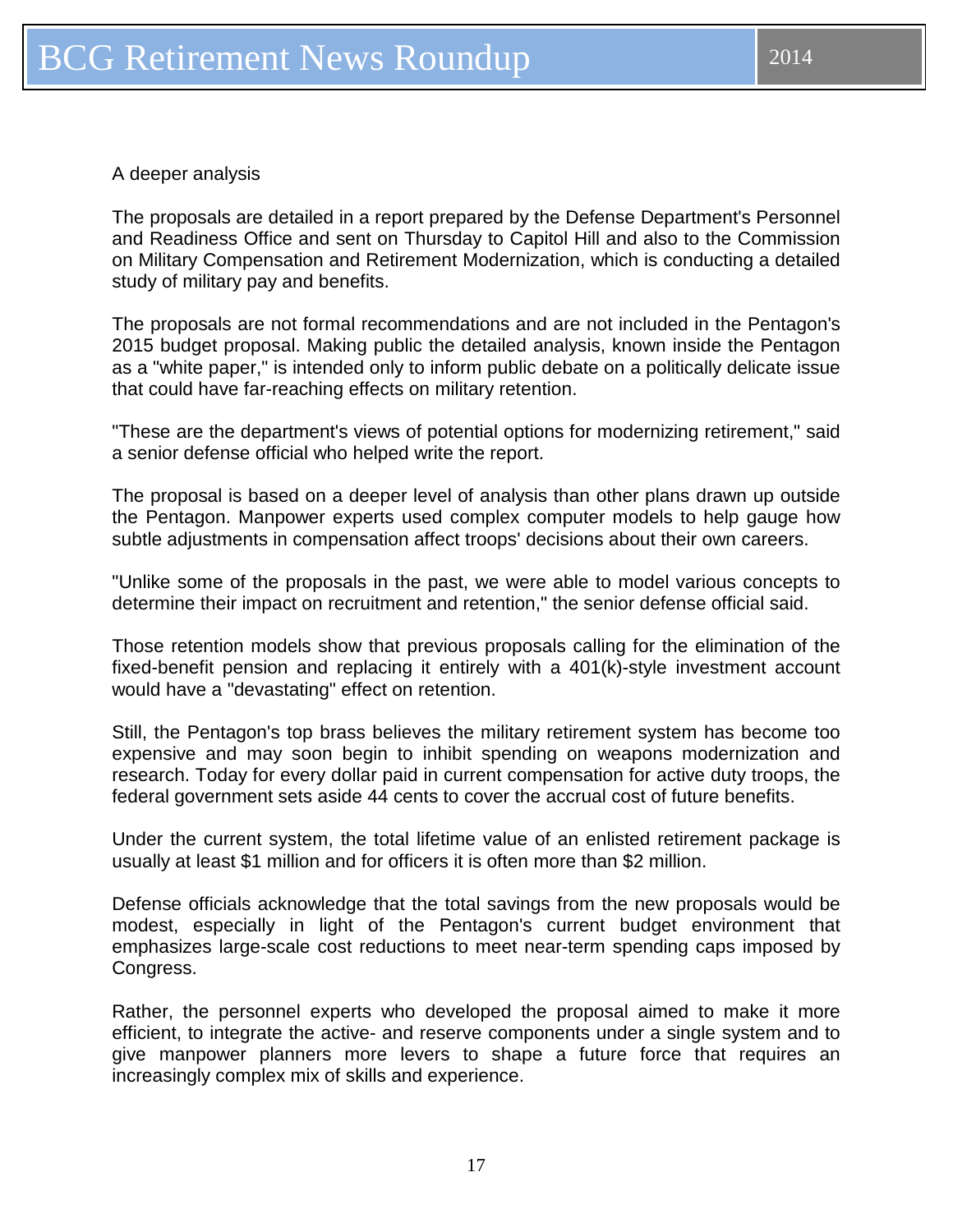"Saving money was not of paramount importance," said another defense official who worked on the proposal. "It was of equal importance to making sure our members maintain a very good retirement and, secondly, giving our force managers a retirement system that will be able to maintain the force and give them some additional flexibility.

"We were not trying to squeeze as much money as we can out of this thing, the defense official said.

The proposals include changes to retirement for active-duty troops, reservists, wounded warriors and also revamps the survivors benefit program for retirees.

Any changes to military retirement would require approval from Congress, and lawmakers are unlikely to take any action until after the military compensation commission submits its formal report, due next February.

Top defense officials strongly support grandfathering any and all of today's troops under the current system.

Yet defense officials also support giving today's troops a choice to "opt into" the new system. Officials believe it might appeal to young enlistees or junior officers who have been in the military for only a year or two and remain far from certain about whether they plan to stay in for a full 20 years — and would see at least some retirement benefit for serving as few as six years.

"The analysis conducted for this review suggests that a large fraction of personnel would opt into the new system," the report said.

Officials acknowledge that fewer troops are likely to opt into a system that offers only "partial" retirement pay for working-age retirees. In other words, the belief is that troops would be more likely to opt into a new system with TSP contributions and transition pay if they can still count on a "full benefit" upon leaving service.

"Nonetheless, the number of members who choose to participate in a new system would be sufficient to generate considerable cost savings in the initial years after the system is implemented," the report said.

Under all of the various plans, the cost of funding military retirement would go up temporarily as the Pentagon would have to meet new up-front commitments for the Thrift Savings Plan contributions for all troops, retention payments around the 12-year mark and the "transition pay" for departing troops.

But in the long run, the new retirement plan would cost taxpayers less, with the savings growing over time as grandfathered troops retired and the force becomes filled with younger troops recruited under a new policy. Full savings would manifest only after about 30 years.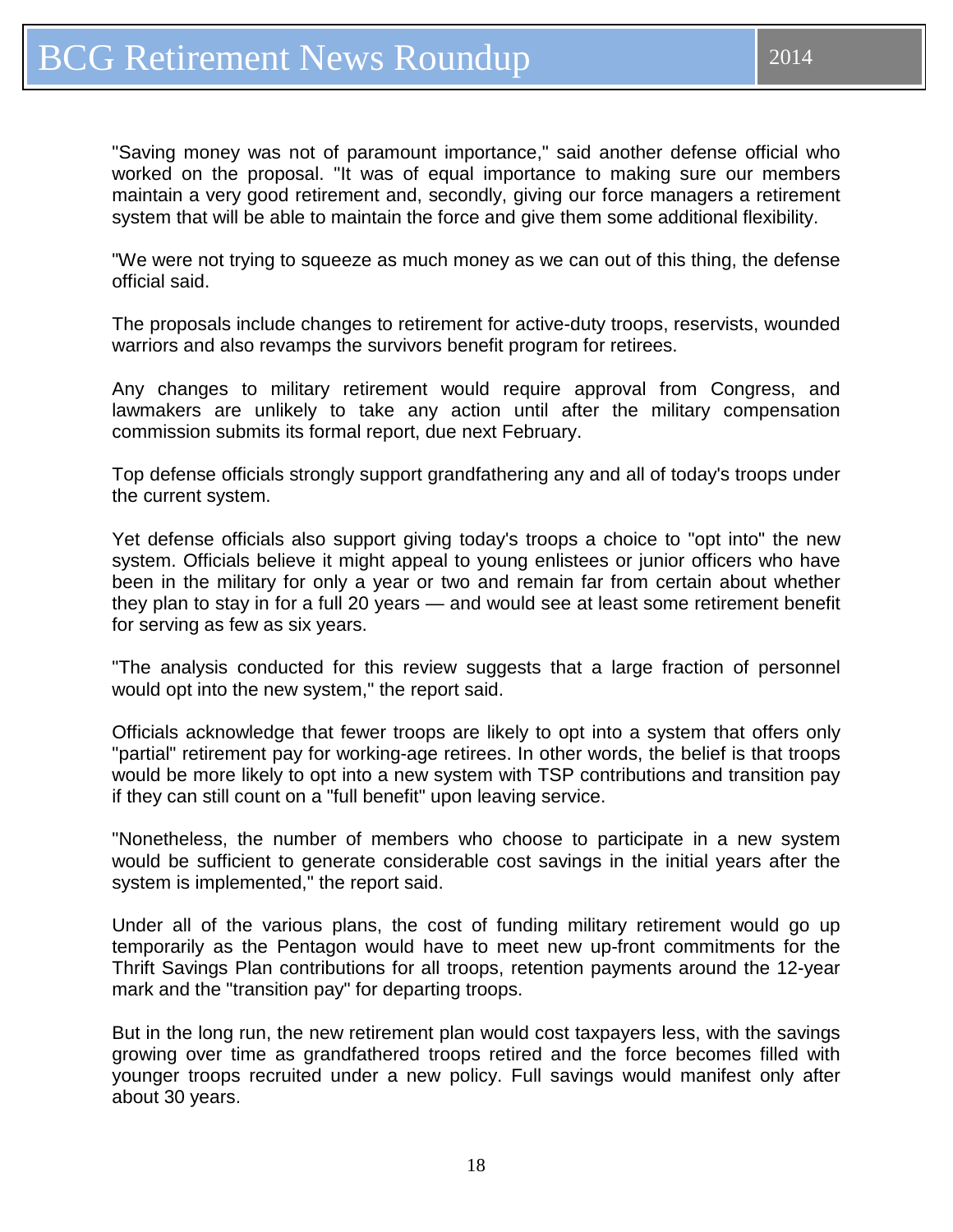<span id="page-18-0"></span>The Pentagon's proposal could cut year-in, year-out accrual costs by more than 15 percent under the most aggressive options. The current retirement program costs taxpayers about \$25 billion annually in accrual costs. The new proposals would ultimately reduce that by between \$1.5 billion to \$4 billion, or between 5 percent and 15 percent.

That amount of annual savings amounts to less than one percent of the overall defense budget, which this year is more than \$500 billion.

© Andrew Tilghman , Army Times 9:07 a.m. EST March 7, 2014

# Private Sector

## PBGC Final Rule Makes Significant Changes to Premium Due Dates, Rates and Payments

The Pension Benefit Guaranty Corporation (PBGC) issued a final rule making significant changes to the premium due dates, variable-rate premiums and penalties for late payments within its regulations on premium rates and payment of premiums, among other changes. The final rule is generally effective for 2014 and later plan years.

Practical Law Employee Benefits & Executive Compensation

On March 10, 2014, the Pension Benefit Guaranty Corporation (PBGC) issued a final rule making significant changes to its regulations on premium rates and payment of premiums. The final rule, which is very similar to the proposed rule issued in July of 2013,:

- Creates one uniform due date (generally, October 15th) for premium filings for plans of all sizes. The final rule provides a transition rule for 2014 for small plans (see Transition Rule for Small Plans).
- Makes changes to variable-rate premium rules, including:
- creating a "look-back" rule for small plans that bases the premium on prior-year data; and
- exempts most plans from the premium for any year in which it completes a standard termination, or, for small plans, for the first year of coverage.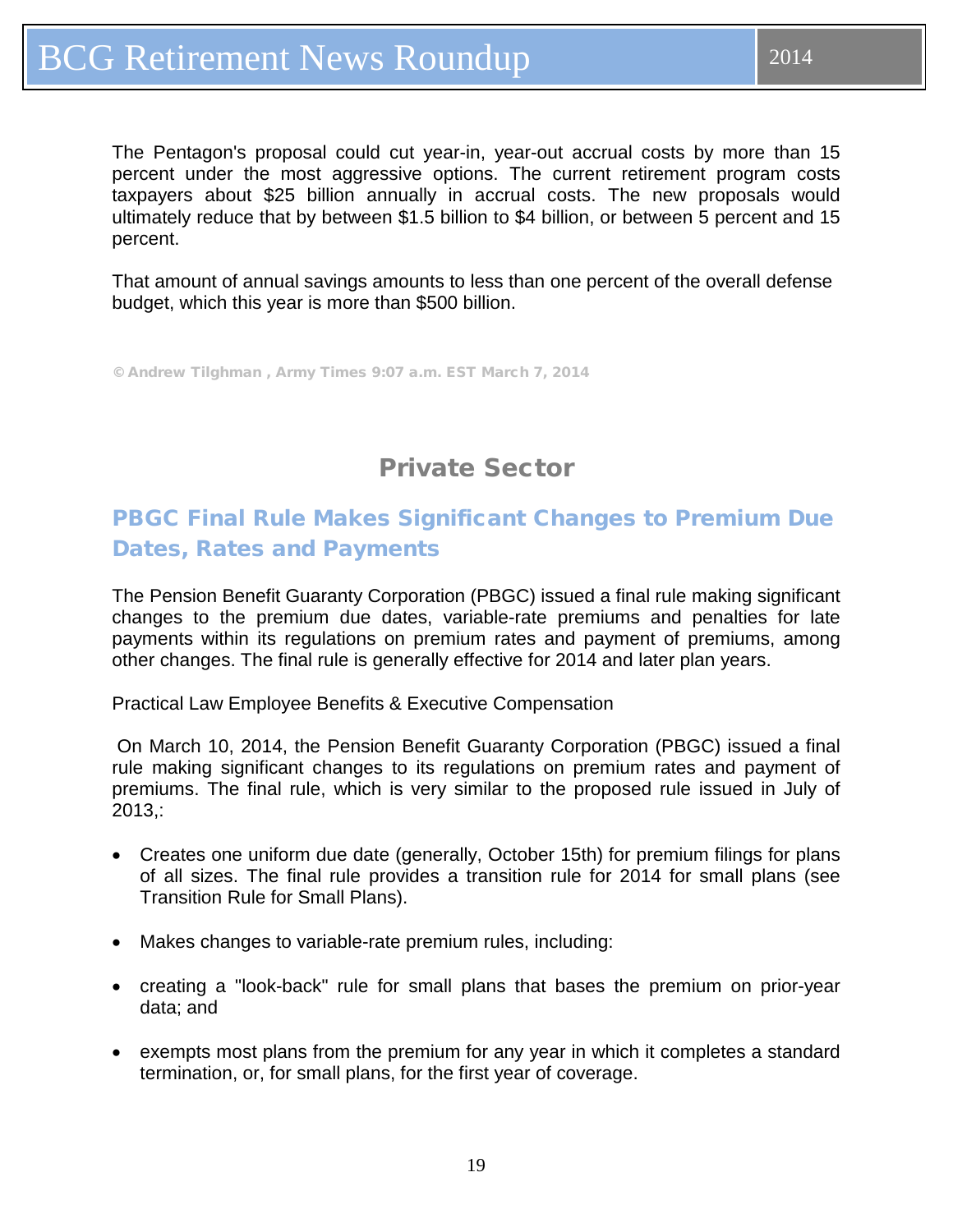• Makes other changes, including coordinating changes with MAP-21.

The final rule is generally effective for 2014 and later plan years. The exemption from the variable rate premium rules for a plan closing in a standard termination is applicable for a plan that completes distribution of its assets in compliance with the singleemployer termination regulation on or after April 10, 2014.

#### Due Date Changes

The final rule amends the due date rules in its regulations on premium rates and payment of premiums by:

- Unifying due dates for plans of all sizes (see Uniform Due Dates).
- Modifying the due date for terminating plans (see Special Due Date for Terminating Plans).
- Modifying due dates for new and newly covered plans (see New Plan Due Date Modifications).

#### Uniform Due Dates

Premium due dates currently depend on plan size, with large, mid-size and small plans all paying flat-rate and variable-rate premiums according to different schedules. The final rule eliminates the current system of three premium due dates and returns to one uniform due date for both flat-rate and variable-rate premiums of plans of all sizes.

For calendar-year plans of all sizes, the due date will be October 15. However, the final rule provides a transition rule to give small plans more time to adjust to the new rules.

For small plans, the uniform due date causes a timing issue under current rules (because small plans value plan benefits at the end of the year). To solve this problem, the final rule creates a look-back rule for small plans that values plan benefits based on prior-year data (see Look-back Rule for Small Plans).

#### Transition Rule for Small Plans

Shifting immediately from the old due date schedule to the new schedule would result in two premium due dates for small plans in the initial transition year. To avoid the doubling up of premiums for 2014, the final rule provides a one-time extension by extending the transition year due date by four months (from October 15, 2014 to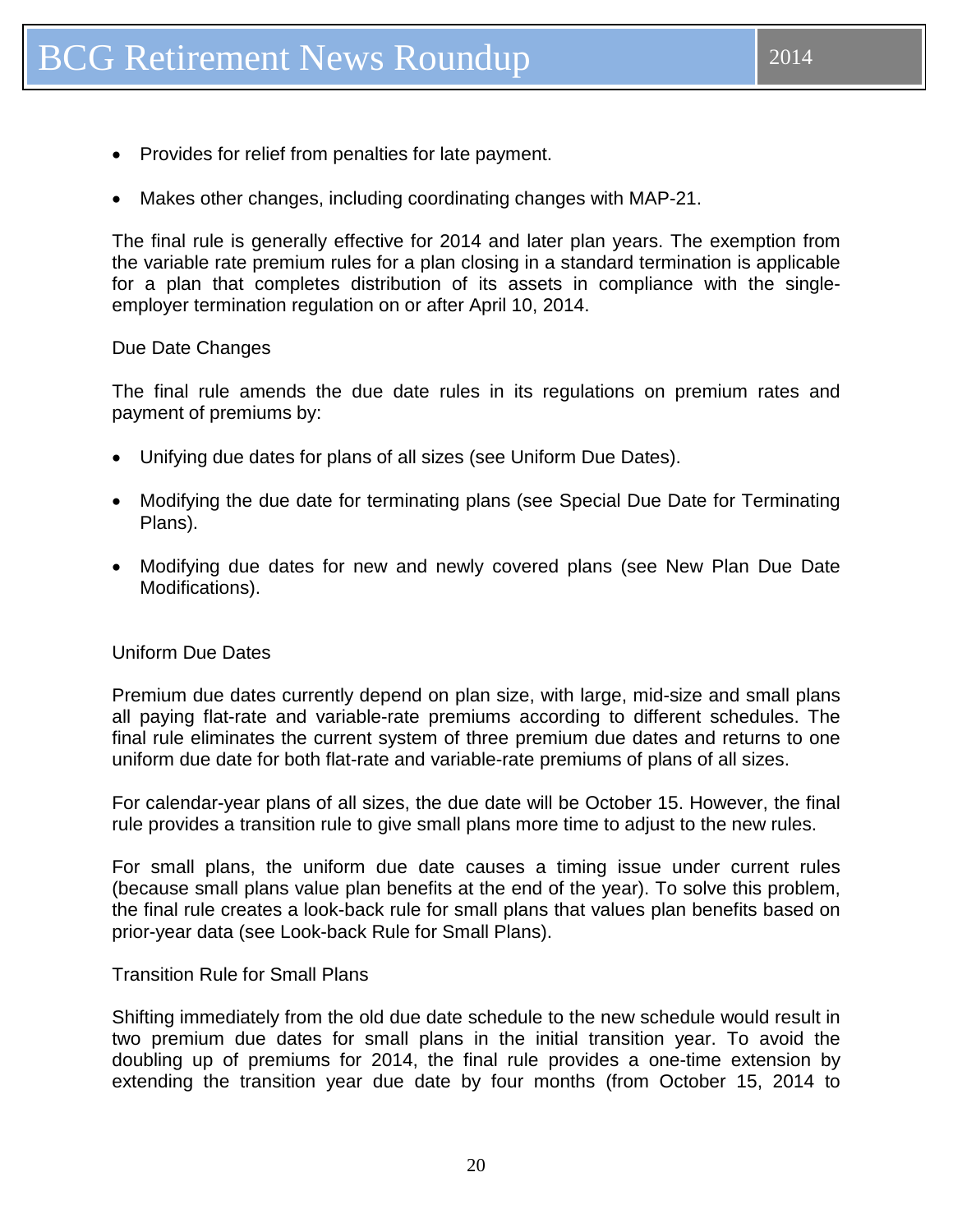February 15, 2015, for calendar-year plans) for plans that would otherwise have two premium due dates in 2014.

This means a small plan would pay its 2014 premiums on February 15, 2015 and its 2015 premiums on October 15, 2015.

The final rule includes a chart illustrating the due dates for plans of all sizes in 2014 and 2015.

In addition, a 60-day penalty waiver is available in cases of financial hardship.

Special Due Date for Terminating Plans

Under current rules, for a plan terminating in a standard termination, the final premium may be due months after the plan is terminated. The final rule creates a new premium due date for terminating plans that coordinates with the final step in a standard termination, a plan's filing of the post-distribution certification under PGBC Regulation 4041.29. A plan administrator of a terminating plan must file this certification between 30-90 days after the last benefit distribution date.

Under the final rule, the special premium due date for a terminating plan's final year would be the earliest of:

- The normal premium due date.
- The date when the post-distribution certification is actually filed.

This is a simplified version of the special due date created under the PBGC's proposed rule (see [Legal Update, PBGC Proposed Regulations Simplify and Coordinate Premium](http://us.practicallaw.com/7-560-2747)  [Rate and Payment Rules: Special Due Date for Terminating Plans\)](http://us.practicallaw.com/7-560-2747).

Practically this accelerates the premium deadline for terminating plans that close out within the first six and one-half months of the final year. However, the final rule also exempts plans from variable-rate premiums for the final year (even if the termination date comes within that year), which reduces the burden of computing a variable-rate premium under this accelerated deadline (see First-year and Final-year Variable-rate Premium Exemptions).

New Plan Due Date Modification

The current premium payment regulation includes a special due date provision for new and newly covered plans. The final rule modifies the current provision to:

• Restore Alternative Due Dates for Newly Covered Plans. For newly covered plans, the PBGC restores the alternative due date of 90 days after pension plan termination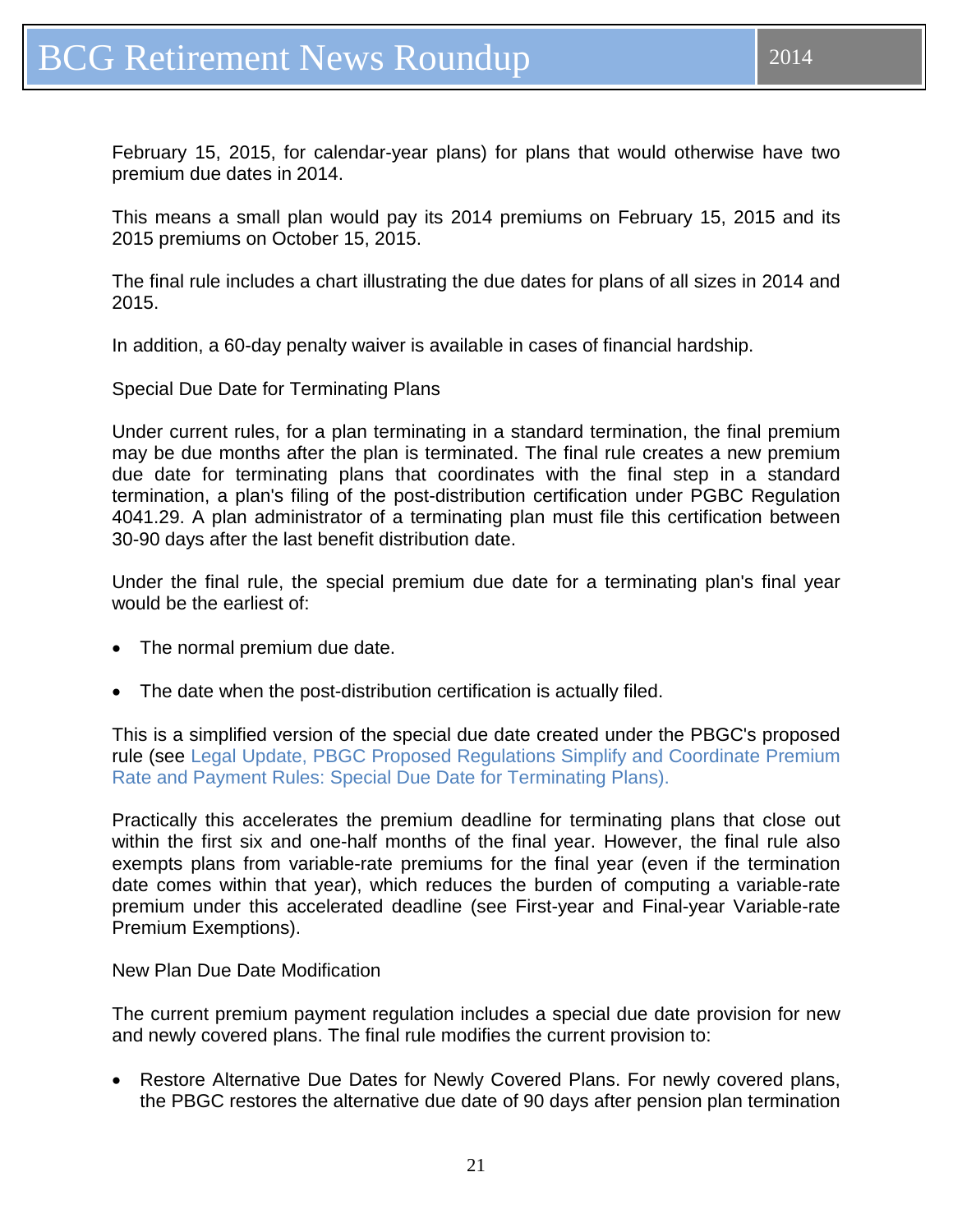• Provide Alternative Due Dates for New Small Plans Created in Consolidations and Spin-offs. The final rule provides an alternative due date for new small plans resulting from non-de minimis consolidations and spin-offs. These plans are excluded from the new look-back rule that bases a small plan's variable-rate premium on prior-year data and instead must pay a variable-rate premium based on current-year data (see First-year and Final-year Variable Rate Premium Exemptions).

#### Variable-rate Premium Changes

The final rule makes several changes to variable-rate premiums, including:

•Introducing a look-back rule for small plans (see Look-back Rule for Small Plans).

- Adding and expanding exemptions from the first-year and final-year variable-rate premiums (see First-year and Final-year Variable-rate Premium Exemptions).
- Clarifying the application of the loading factor to the calculation of the premium funding target for plans in at-risk status (Clarifying Calculation of Premium Funding Target for At-risk Plans).

#### Look-back Rule for Small Plans

The final rule requires small plans to determine unfunded vested benefits (UVBs), on which variable-rate premiums are based, by looking back to data for the prior year. (It would not involve any "rolling forward" or other modification of prior year data as was the case under regulations that were in place pre-PPA.) This "look-back" rule would apply only to the variable-rate premium, not to the flat-rate premium.

A small plan is defined to include a plan with either:

- A participant count for the premium payment year of 100 or fewer (the proposed regulation used a participant count of "up to 100").
- A funding valuation date that is not at the beginning of the premium payment year.

Basing this definition on a plan's participant count in the premium payment year (rather than the year prior to the premium payment year) will exclude many new or newly covered plans (which have no prior year) from using the delayed small plan due date that is permitted under current rules for their first year . However, it does align a small plan's premium due date with the Form 5500 due date (as typically extended) and corresponding valuation.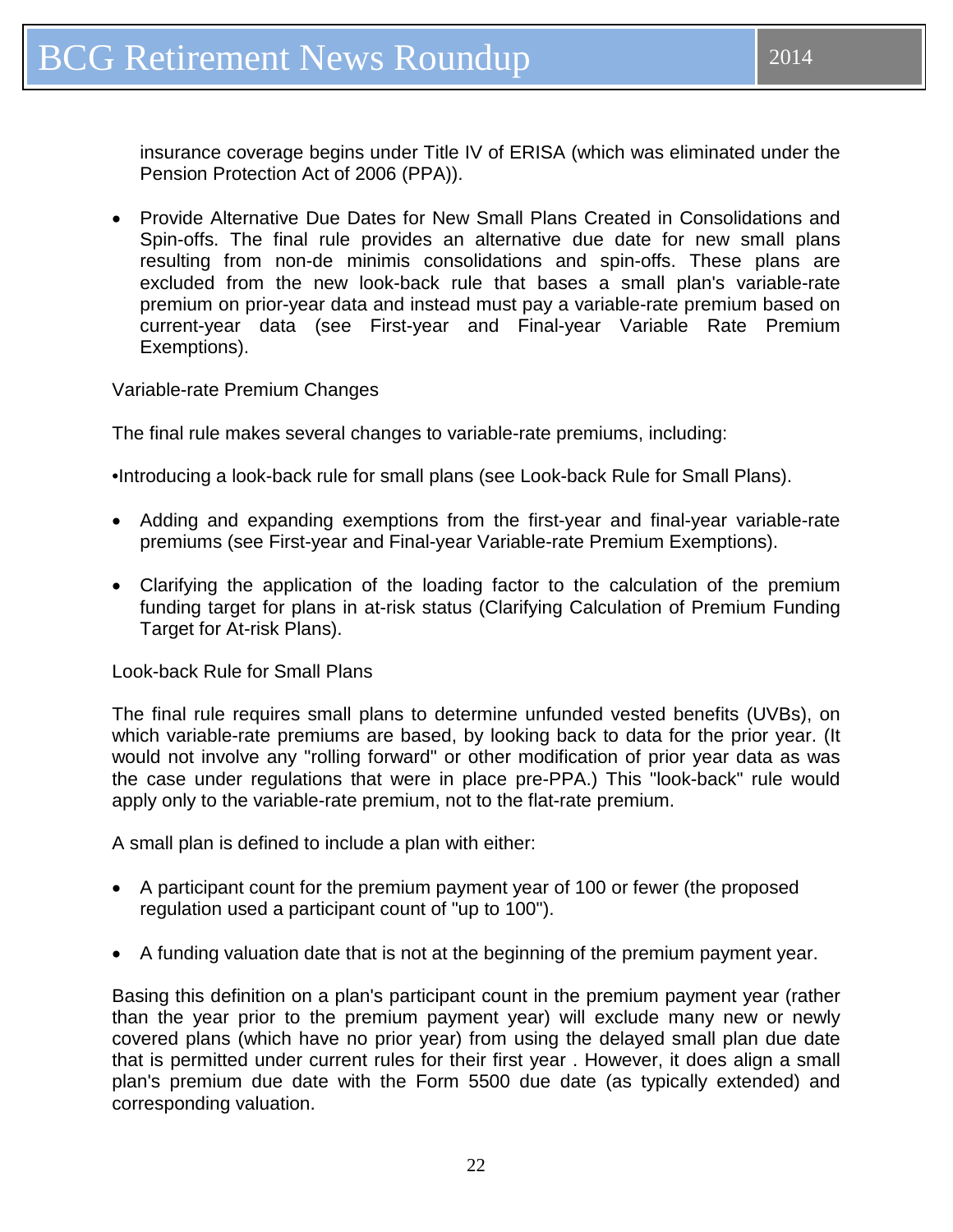First-year and Final-year Variable-rate Premium Exemptions

Because a new plan does not have a prior year to look back to, the final rule exempts small plans that are new or newly covered from the variable-rate premium.

The PBGC considers plans created by consolidation or spin-off to be new plans. To avoid creating incentives to spin-off underfunded small plans to avoid paying variablerate premiums, the PBGC proposal excludes non-de minimis consolidated or spun-off plans from this exemption and instead bases their variable-rate premiums on current year data, with an alternative due date available (see New Plan Due Date Modifications).

The final rule also expands the current exemption from the variable-rate premium to include the year in which a plan closes out, regardless of when the termination date is. This is conditioned only on the completion of a standard termination.

Clarifying Calculation of Premium Funding Target for At-risk Plans

ERISA Section  $303(i)(1)(A)(i)$  requires the use of special actuarial assumptions in calculating an at-risk plan's funding target, including that a "loading factor" (described in ERISA Section 303(i)(1)(C)) be included in the funding target of an at-risk plan which has been considered at-risk for two of the past four years. There is some ambiguity under the current premium rates regulation regarding the term "participant" in the loading factor calculation for at-risk plans, including:

- Whether the term "participant" in the loading factor provision is meant to refer only to vested participants in the premium context.
- How participants are counted for purposes of the premium rates regulations and the IRS regulations on special rules for at-risk plans.

The final rule resolves this ambiguity by providing that the participant count to use in calculating the loading factor to be reflected in the premium funding target is the same participant count used to compute the load for funding purposes.

For more information on PPA funding rules for at-risk plans, see [Practice Note,](http://us.practicallaw.com/1-521-1780#a987075)  [Qualified Retirement Plans in Mergers & Acquisitions: PPA Funding Rules.](http://us.practicallaw.com/1-521-1780#a987075)

#### Penalty Changes

The final rule makes a number of changes to the PBGC's penalty structure, including: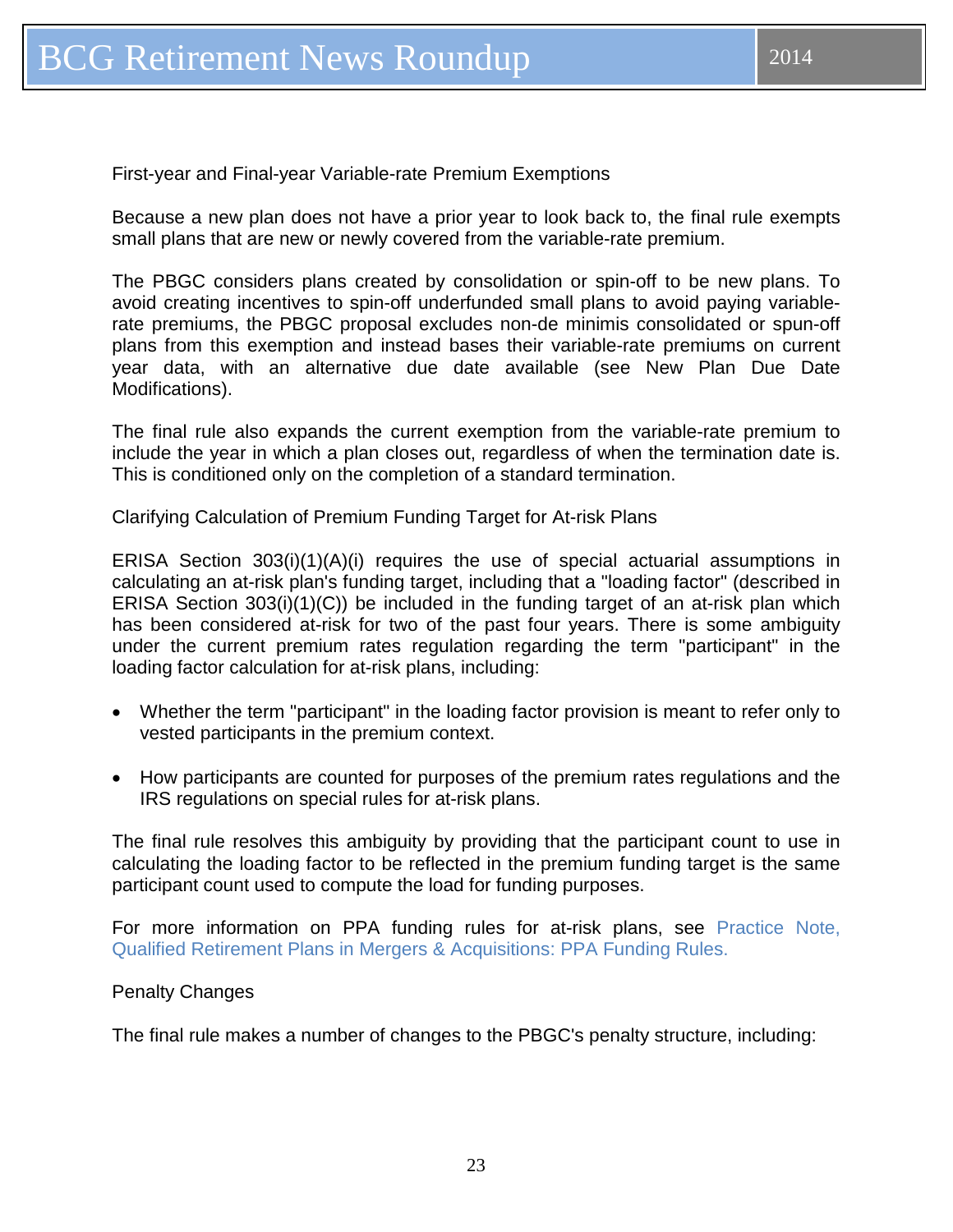- Lowering the Self-correction Penalty Cap. To encourage voluntary payment of unpaid or underpaid premiums, the proposal caps the self-correction penalty at 50% of the unpaid amount.
- Expansion of Penalty Waiver Authority. The appendix to the regulations states that PBGC may waive all or part of a premium penalty but that PBGC intends to exercise this waiver authority only in "narrow circumstances." The PBGC proposal removes the reference to narrow circumstances to avoid an implication that PBGC considers its waiver authority more narrowly circumscribed than in fact it does.
- Codification of Seven-day Penalty Waiver Rule. The proposal codifies a policy, announced in September 2011, that for plan years beginning after 2010, it would waive premium payment penalties assessed solely because premium payments were late by seven days or less.
- Removal of Unneeded Flat-rate Safe Harbors. The proposal eliminates the flat-rate safe harbor provisions from the premium payment regulation, since the change in due dates (see Uniform Due Dates for Plans of All Sizes) will render them unnecessary.

#### Other Changes

The rule finalizes several other changes made by the proposed regulations, including changes:

- To the variable-rate premium cap.
- To the exemption for standard terminations.
- For liability for premiums in distress and involuntary terminations.
- To the definition of newly covered plan.
- To make consistent changes to the premium rates regulations due to MAP-21 (for more information on MAP-21 and pension plans, see [Legal Update, IRS and PBGC](http://us.practicallaw.com/0-521-3478)  [Issue Guidance on Pension Funding Stabilization Issues for Defined Benefit Plans](http://us.practicallaw.com/0-521-3478)  [under MAP-21\)](http://us.practicallaw.com/0-521-3478).

**© 2014 Thomson Reuters. All rights reserved.**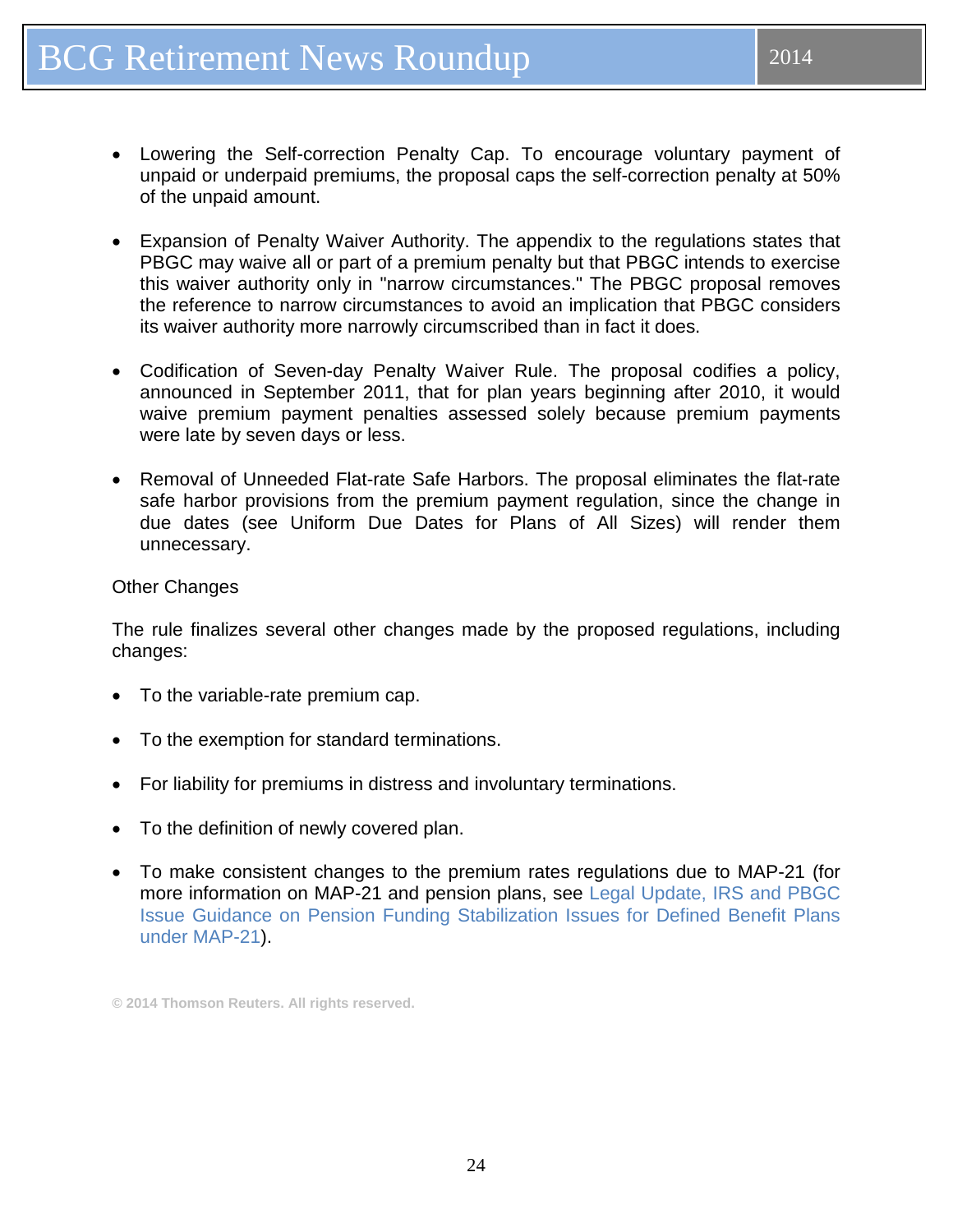## <span id="page-24-0"></span>**U.S. Ranks 19th On Retirement System**

Nations best equipped to meet the needs of future retirees emphasize simplicity of retirement plan design, according to a global retirement index issued by Natixis Global Asset Management.

The Global Retirement Index survey provides some idea of where the United States ranks relative to other nations with regard to meeting retirement needs through its retirement system.

This year, the U.S. – sixth highest in per capita income – finished a relatively low 19th, behind several European nations, Australia, New Zealand, Canada and South Korea. The U.S. was ahead of Israel. The survey also found New Zealand, Iceland and South Korea improved the most in the last year.

One of the defining elements of a good retirement system is that it is relatively simple in overall design and structure, the authors of the survey said.

John T. Hailer, chief executive officer of Natixis Global Asset Managing in the Americas and Asia, said that some policies and practices in some regions "could hold valuable lessons for other nations, such as the U.S., which needs to shore up its retirement system."

Retirement plan experts have testified to the unnecessary – and growing – complexity that hobbles the U.S. system.

In the U.S., the individual retirement account (IRA) sphere alone is awash in acronyms that few people understand and that fewer still – except for tax attorneys and financial advisors – have any clue about when it comes to tax implications.

IRAs, for example, have cousins in the form of Roth IRAs, but both carry different tax implications with regard to contributions and distributions.

Joining the IRA family from the employer-sponsored world are SIMPLE IRAs for small employers, and supplementing executive retirement plans (SERP) for top managers working for large corporations.

Add those to the alphabet soup that comes with defined contribution plans, 401(k)s, 403(b)s and 457s, and it's clear that the U.S. retirement system has grown into a patchwork of plans to meet the narrow individual circumstances of separate classes of employees.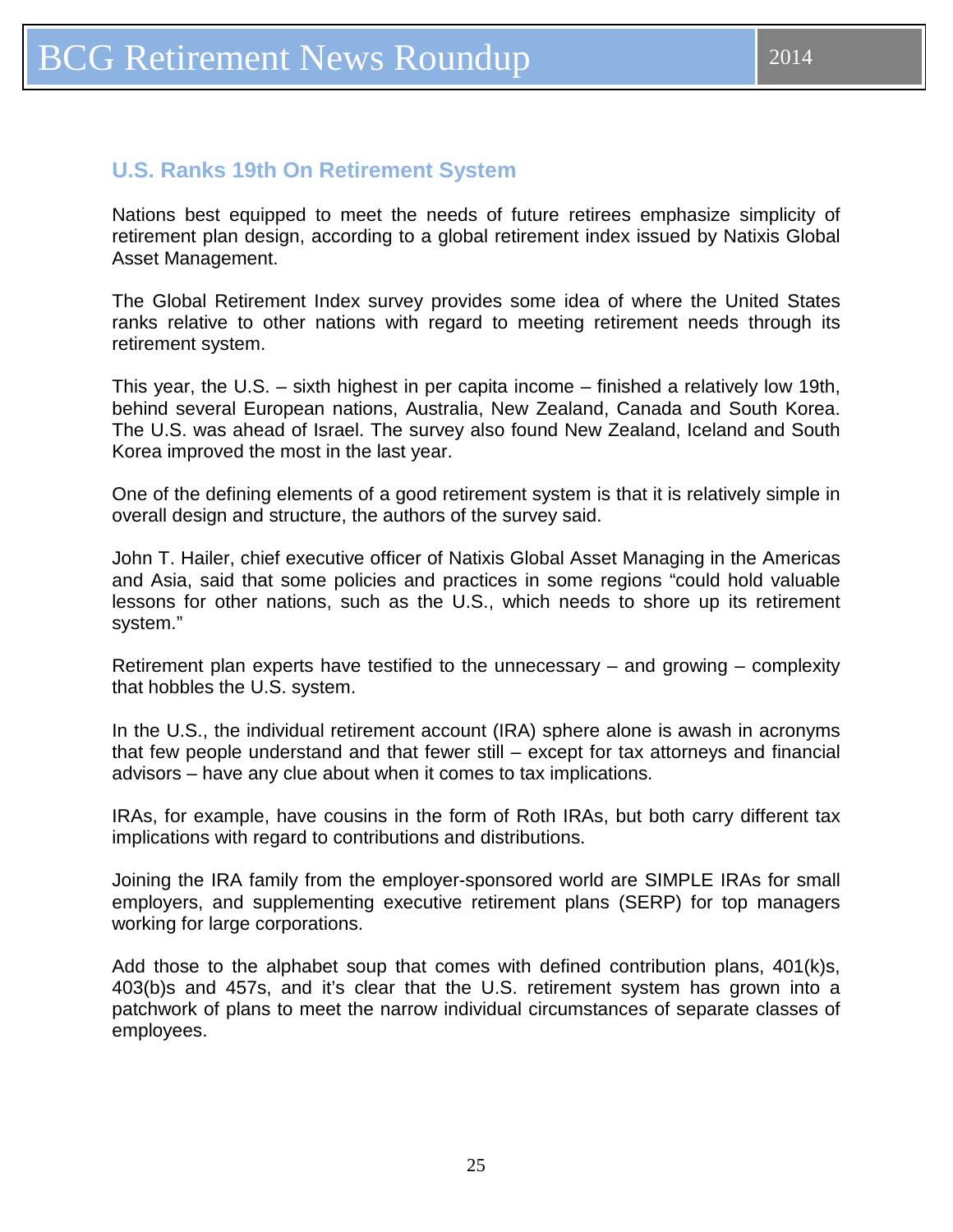<span id="page-25-0"></span>The gradual "layering" of plans onto the existing retirement network has added cost and complexity, yet huge swaths of workers in the U.S. are still not covered. New bills pending in Congress aim to fill those gaps, but also add new layers of options.

Retirees in countries that enjoy the greatest financial security in retirement live in Switzerland, Norway, Austria, Sweden, Australia, Denmark, Germany, Finland and New Zealand.

**© 2014 InsuranceNewsNet.com , Inc. All Rights Reserved. Sun, Mar 30, 2014 / Updated 9:45 PM EST**

# Funding ratios soar in 2013 for 100 largest corporate pension plans

The aggregate funding ratio for the pension plans of the 100 largest publicly traded corporations grew to 89% from 77% in 2013, according to a report from Towers Watson.

The ratio improved because of significant asset growth due to strong investment returns for the year, working in tandem with reduced plan liabilities caused by higher interest rates, based on the companies' recently released 10-K filings with the Securities and Exchange Commission.

"I think companies can breathe a little easier," said Dave Suchsland, senior consulting actuary at Towers Watson, in a telephone interview. "I think their memories are still relatively short but they understand the prospects to the levels we previously had (before 2008) are not impossible."

The 100 plans' total assets rose to \$1.049 trillion as of Dec. 31, up from \$1.006 trillion at the end of 2012, an increase of 4.2%. However, the growth was less than the aggregate rate of return for the year of 9.8% due to some plans offering voluntary lump-sum buyouts and purchasing group annuity contracts from insurance companies, which made assets, as well as liabilities, lower.

The total projected benefit obligation dropped to \$1.175 trillion from \$1.302 trillion the previous year, due to the average discount rate increasing 83 basis points to 4.85% during the year ended Dec. 31.

More plans had surpluses in 2013 than at any time since 2007, with 22 plans recording funding ratios of more than 100% in 2013, compared to five in 2012.

Fifty-one of the top 100 plans had funding surpluses in 2007, the final full year before the financial crisis.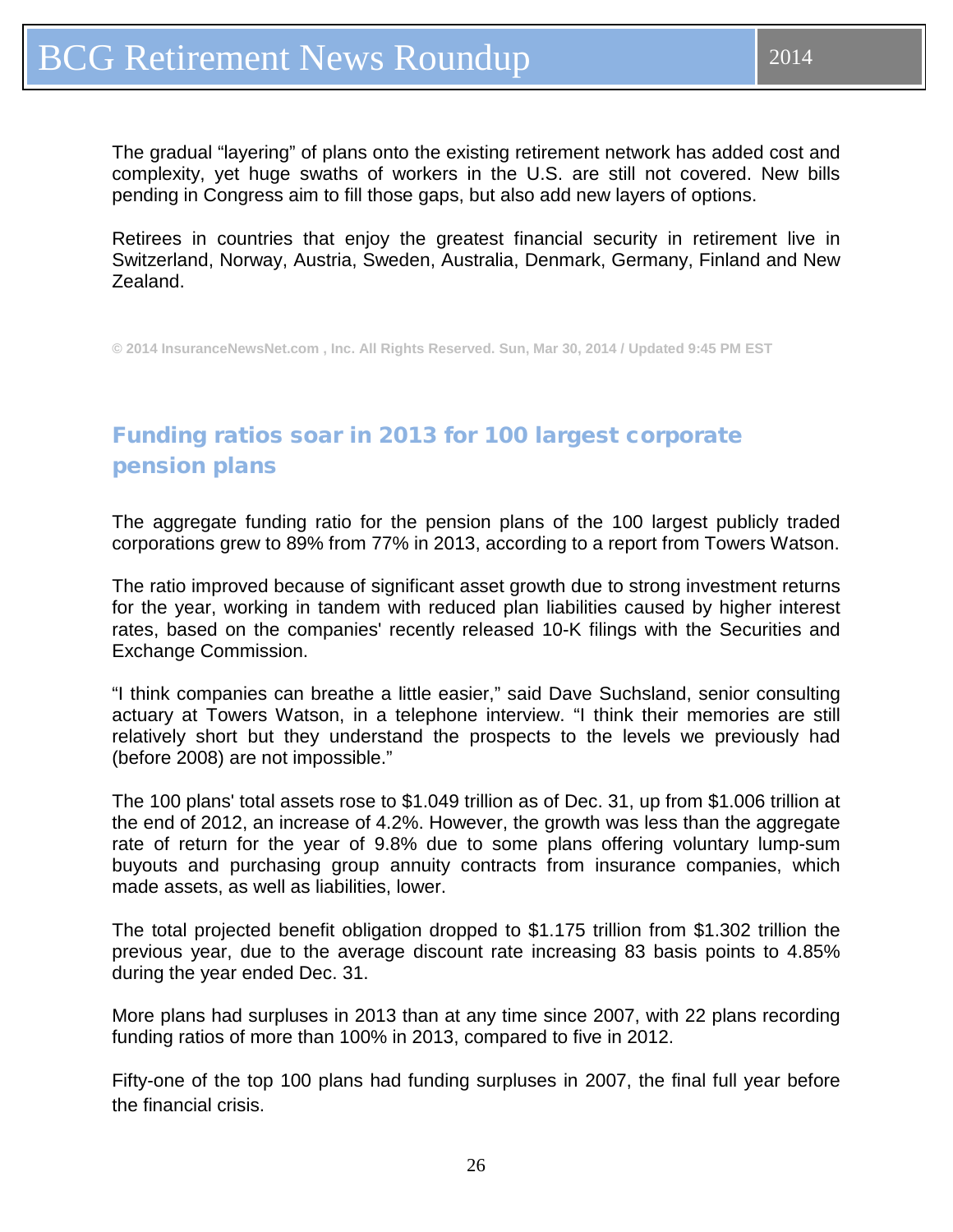<span id="page-26-0"></span>Also, only five of the top 100 plans had a funding ratio of less than 70% at the end of 2013, compared to 26 plans at the end of the previous year.

Despite the improvement, companies have to face higher PBGC premiums and updated mortality tables from the Society of Actuaries reflecting higher life expectancies than previously estimated, increasing plan liabilities.

"When you add the (higher) PBGC premiums and new mortality tables, (companies) will really like the value proposition for doing a lump sum offering … and I think more companies are going to do that," Mr. Suchsland said.

**Copyright © 2014 Crain Communications Inc., All Rights Reserved.**

## Celebrating Women: A Look at Women's Retirement Security

Every March we celebrate the profound impact women continue to have on American and world history. While Women's History Month is usually the designated time of year to robustly commemorate the contributions women have made to society, we also think it's a good time to take a look at the state of women's retirement security. After all, life after retirement is very important to "women's history."

First, let's be clear, the retirement picture is dismal for both men and women. But compared to men, women's retirement security is often less than adequate.

The United States Department of Labor reports married women tend to outlive their spouses by two years once they reach age 65 — that's two whole years of additional savings needed to cover the cost of living expenses that some do not factor in. Women also tend to take a more conservative approach when it comes to saving for retirement. Simply put, women do not invest in high-risk stocks because of the volatility of the stock market.

Another factor contributing to the bleak retirement outlook is women often delay saving for retirement. The Department of Labor also reports only 45 percent of the 62 million salaried women working in the United States contribute to a retirement plan.

Here's one reason why: Women, more often than men, are employed in part-time jobs and do not qualify for company retirement plans.

This means there is no retirement contribution on either party's behalf. Additionally, women often leave the workforce to care for their families which results in fewer years worked and fewer wages available to contribute to retirement.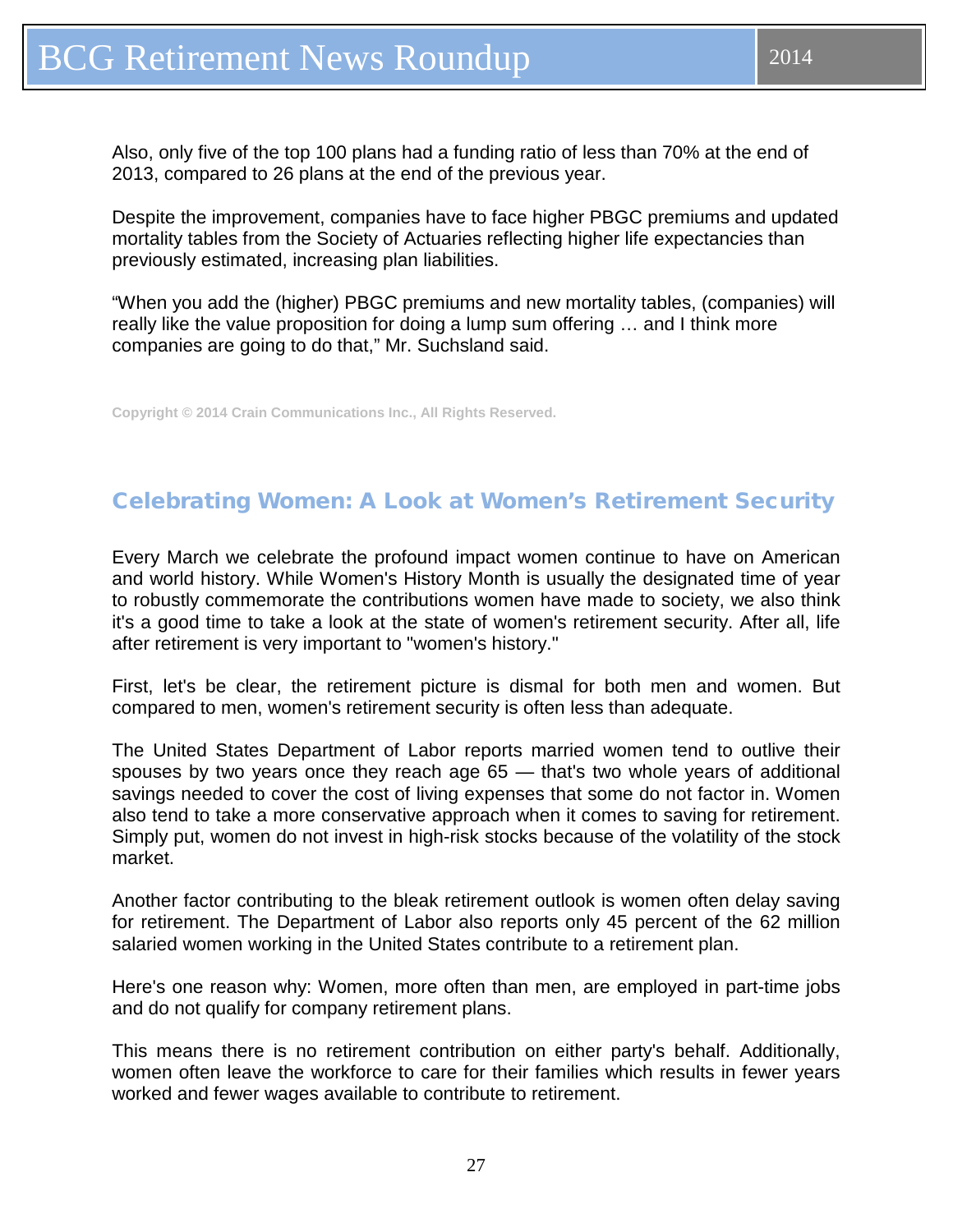<span id="page-27-0"></span>But the bottom line is delaying saving for retirement is detrimental to women's retirement security. Fortunately, with just a few adjustments, women can get themselves on track to securing a healthy nest egg.

To live comfortably through the golden years, early and often retirement planning is crucial for financial sustainability. Women should put themselves in position now, as much as possible, to avoid hardships and headaches later.

The National Institute on Retirement Security issued ["Shattering the Retirement Glass](http://www.nirsonline.org/research/index.php?option=com_content&task=view&id=252&Itemid=49)  [Ceiling: Women Need a Three-Legged Stool,"](http://www.nirsonline.org/research/index.php?option=com_content&task=view&id=252&Itemid=49) which examines the specific challenges facing women in retirement and assesses the policies that may help increase retirement security for women.

**Copyright © PBGC.gov**

# Boeing ending pensions for some; About 1,000 nonunion workers will be affected in North Charleston

Pension plans for 68,000 nonunion Boeing workers, including about 1,000 in North Charleston, will end in 2015, the company announced Thursday.

Participating employees will be switched to a 401(k)-style retirement savings plan instead on Jan. 1, 2016.

The decision affects about 15 percent of the 6,700 direct-hired Boeing South Carolina workers in North Charleston, company spokesman John Dern said. The reason it's relatively few is that all Boeing employees hired after 2009 are already part of the defined-contribution model, he said. Of course, many in Charleston fall into that category since they are relative new hires.

All benefits earned in the pension plan before the transition will be paid to employees in retirement, and the company will continue to match employee savings in an existing 401(k) plan. Retirees already receiving pension benefits aren't affected.

The aerospace and defense giant has been moving away from pension plans to hold down costs and remain more competitive against French airplane-building firm Airbus. The move helps Boeing to better predict and manage financial risks, the company said in a statement.